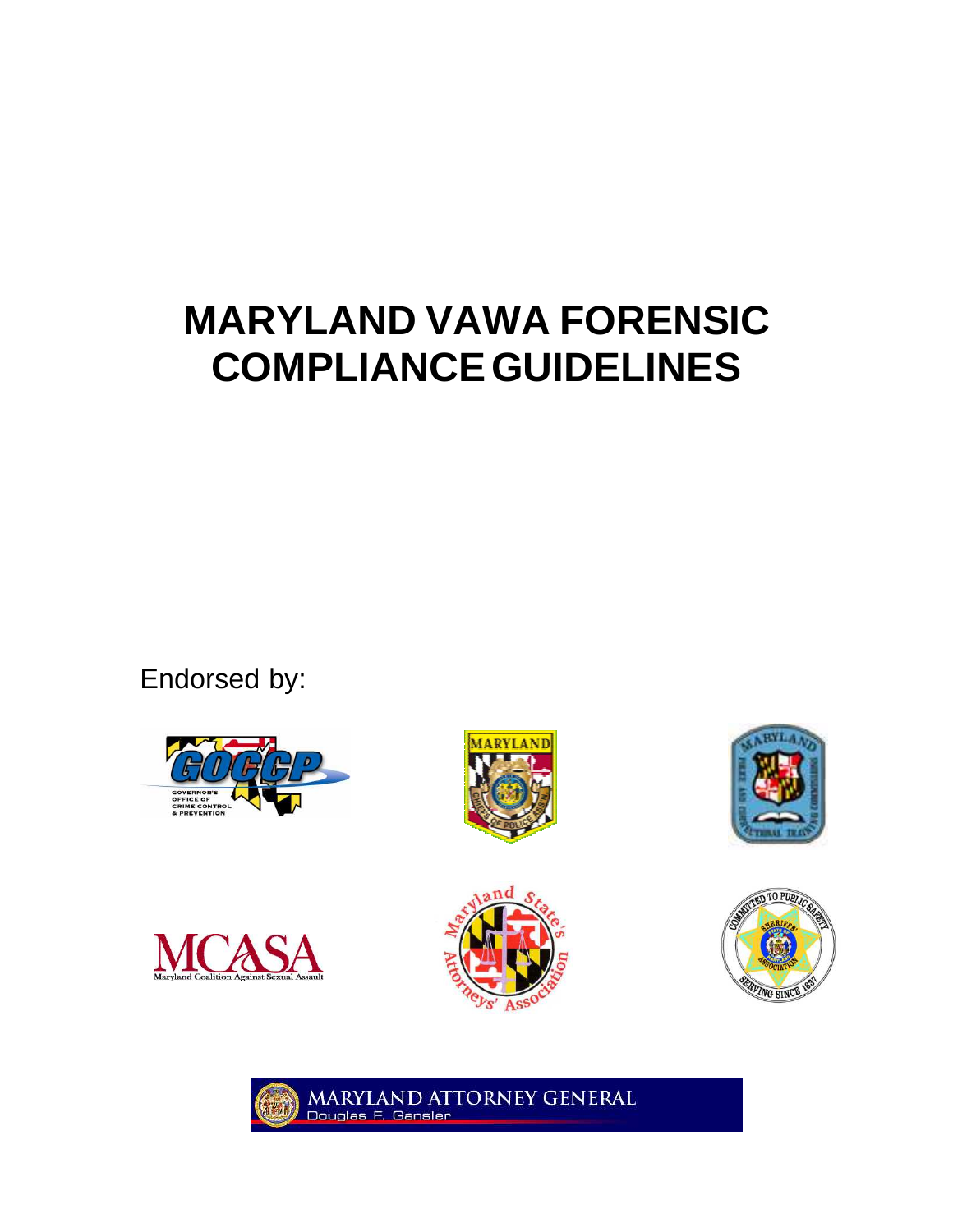# **Table of Contents**

| III. Storage and Transportation of Anonymous SAFE kits and Other Evidence  5   |  |
|--------------------------------------------------------------------------------|--|
|                                                                                |  |
|                                                                                |  |
|                                                                                |  |
| <b>Special Considerations for Sexual Assault response Team (SART)</b>          |  |
|                                                                                |  |
|                                                                                |  |
|                                                                                |  |
| Overview of Maryland Law Regarding Mandatory Reporting of Sexual Assault/Abuse |  |
|                                                                                |  |
|                                                                                |  |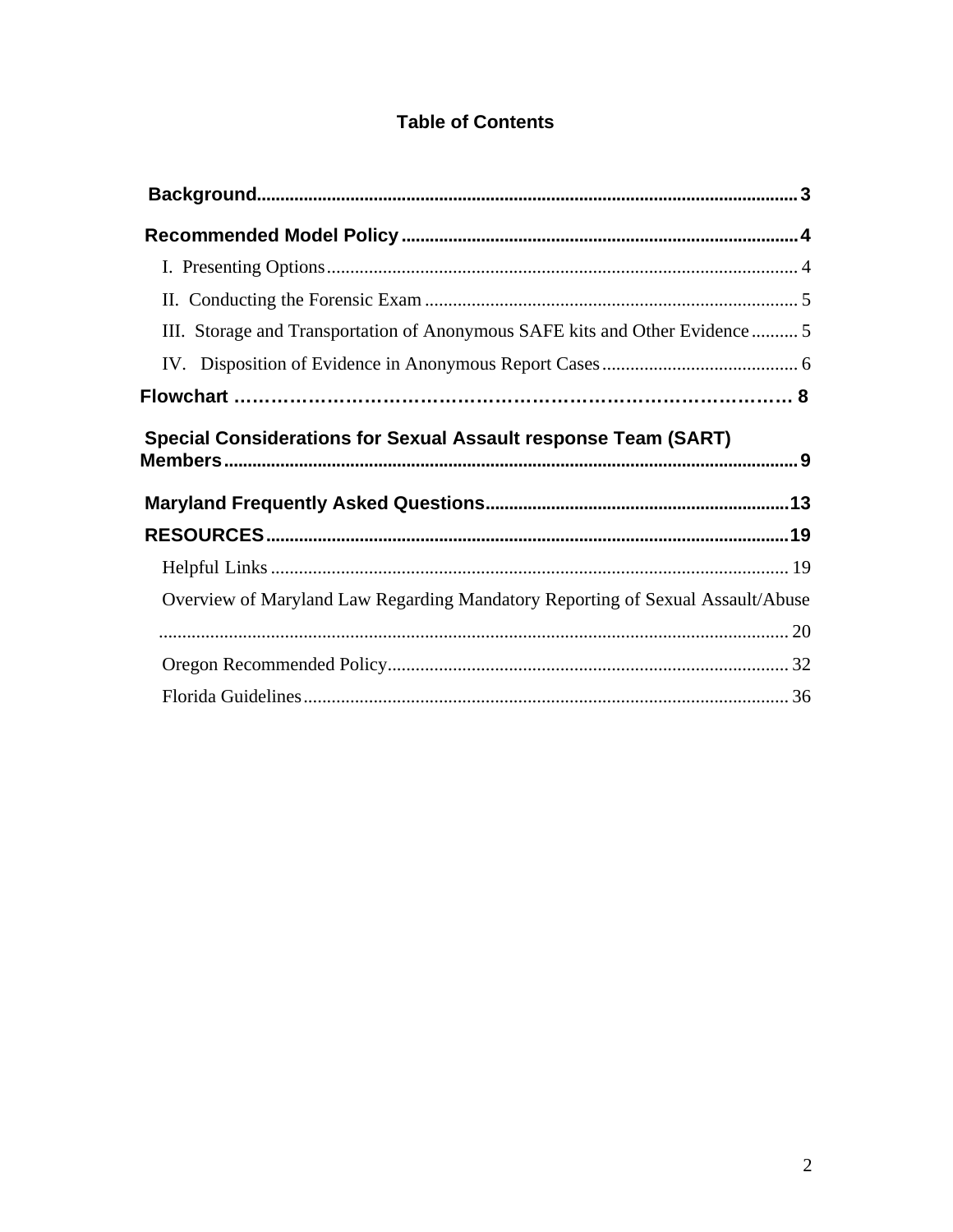# <span id="page-2-0"></span>**Background**

The 2005 reauthorization of the Violence Against Women Act (VAWA) contains new requirements effecting the provision of sexual assault forensic exams. All States must be able to certify that they are in compliance with the new statutory requirements within VAWA or they could jeopardize State eligibility for VAWA STOP funding<sup>1</sup>.

> *"Nothing in this section shall be construed to permit a State, Indian tribal government, or territorial government to require a victim of sexual assault to participate in the criminal justice system or cooperate with law enforcement in order to be provided with a forensic medical exam, reimbursement for charges incurred on account of such an exam, or both."*

**42 USCA S. 3796gg-4 (d) (1)** 

Although the VAWA 2005 reauthorization mandates that States certify that they meet the forensic requirements, it does not articulate to States the method of compliance. As a result, the Governor's Office of Crime Control and Prevention (GOCCP) in close partnership with the Maryland Coalition Against Sexual Assault (MCASA) convened a statewide workgroup and hosted a series of stakeholder meetings comprised of law enforcement professionals, prosecutors, victim advocates and forensic nurse examiners<sup>2</sup> in order to develop statewide recommendations regarding the local jurisdictional implementation of VAWA compliance forensic exam policies and protocols in Maryland. Compliance is not difficult and this guide has been developed to walk stakeholders through the process thereby ensuring our collective success.

Agencies represented in the statewide workgroup included:

- The Governor's Office of Crime Control and Prevention
- · The Maryland Chiefs of Police Association
- · The Maryland Coalition Against Sexual Assault
- · The Maryland Police and Correctional Training Commission
- The Maryland State's Attorney Association
- · The Maryland Sheriffs' Association
- The Office of the Attorney General

<sup>1</sup> Currently Maryland receives a little over 2 million dollars annually to support law enforcement, prosecution, court, and victim services related to violence against women.

 $2$  MCASA as a statewide coalition represents victim advocate and forensic nurse constituencies.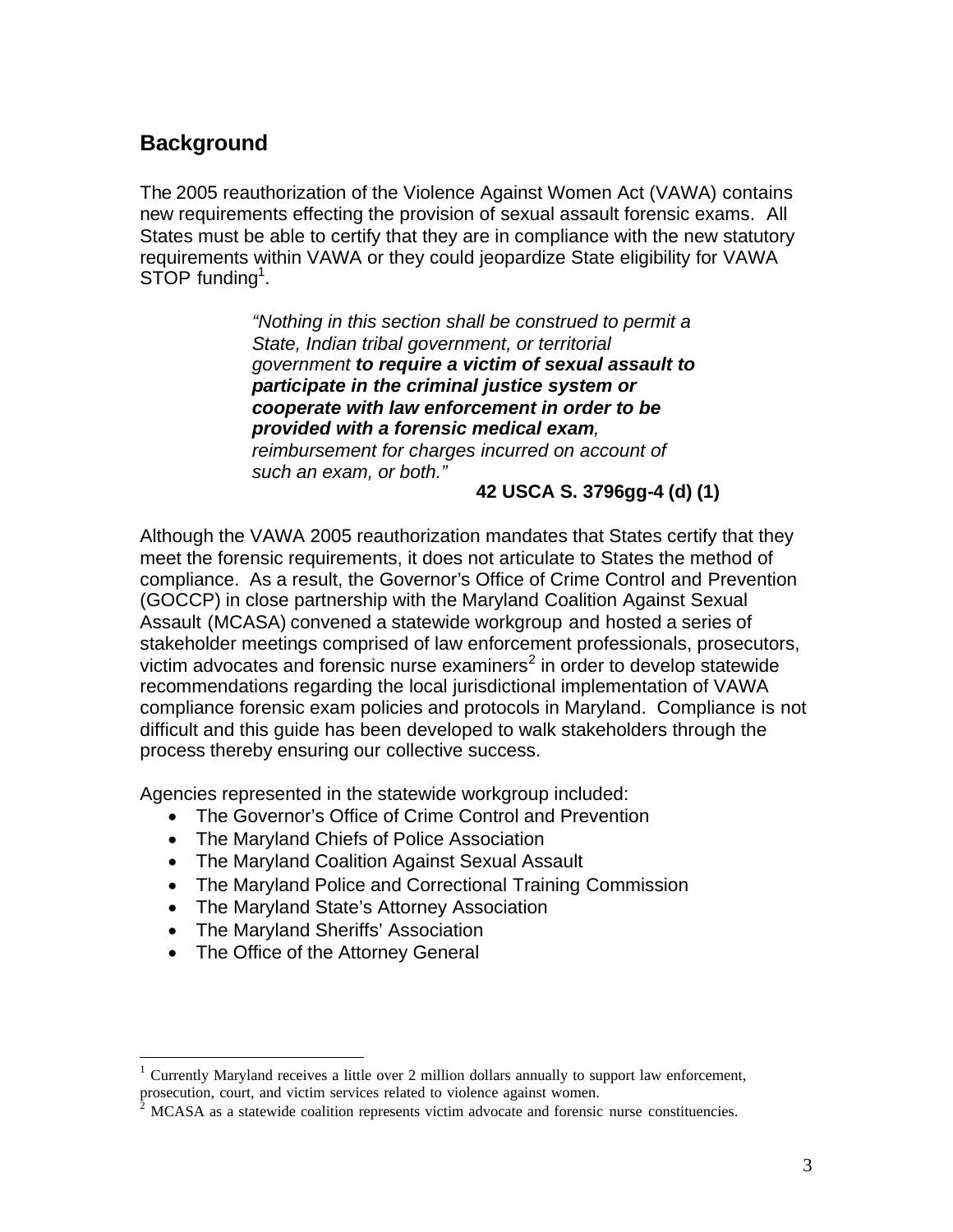<span id="page-3-0"></span>Maryland must be compliant with the above mandate by **January 5, 2009**. This required certification of compliance applies to the entire state – not just VAWA STOP fund grantees.

# **Recommended Model Policy**

The following is a suggested framework for a sexual assault response protocol compliant with the 2005 reauthorization of the Violence Against Women Act (VAWA). It is recommended that local Sexual Assault Response Teams (SARTs) examine their current protocols, the guidelines below, and sample protocols from VAWA compliant states (included in the resource section of this guide) to develop their own approach to compliance. Jurisdictions that do not have active SARTs are encouraged to develop or reestablish a local sexual assault response team as this forum is the best way to ensure a multidisciplinary, victim-centered approach to forensic compliance. (For more information on how SARTs function or how your jurisdiction could establish a SART, contact the Maryland Coalition Against Sexual Assault (MCASA)<sup>3</sup>.

## **I. Presenting Options**

A. When a patient presents at a Sexual Assault Forensic Exam (SAFE) hospital<sup>4</sup> as a victim of a sex crime, an advocate or designated hospital staff member<sup>5</sup> shall present the victim with the following options:

- · Report to police and receive a forensic exam;
- · Receive a forensic exam as an anonymous report; or
- · Receive medical treatment only

B. If victim selects the anonymous report option the victim/patient shall be fully informed of the following:

- 1. The benefits (e.g., time to weigh options before participating in the criminal justice system) and drawbacks (e.g., challenges for investigation and prosecution) of anonymous reporting<sup>6</sup>;
- 2. The length of time for which evidence will be stored; and
- 3. If the victim decides to report, who to contact and how.

C. The advocate or designated hospital staff member shall have the victim/patient sign a written consent form that outlines that all options have been presented to them including the benefits and drawbacks of the anonymous collection of forensic evidence. One copy should be given to the victim and one

<sup>&</sup>lt;sup>3</sup> www.mcasa.org; 1517 Ritchie Hwy., Suite 207, Arnold, MD 21012; 410-974-4507

<sup>4</sup> SAFE hospital: any hospital that offers a specific Sexual Assault Forensic Exam program. A statewide list of SAFE programs can be found at http://www.mcasa.org/C/2/a/C2a.htm

<sup>&</sup>lt;sup>5</sup> Each local jurisdiction shall designate a hospital staff member (e.g., forensic nurse, triage nurse, call nurse, hospital social worker, etc.) to present victims with options upon presentation to the hospital.

<sup>&</sup>lt;sup>6</sup> See FAQs on page 12 for an expanded discussion of benefits and drawbacks.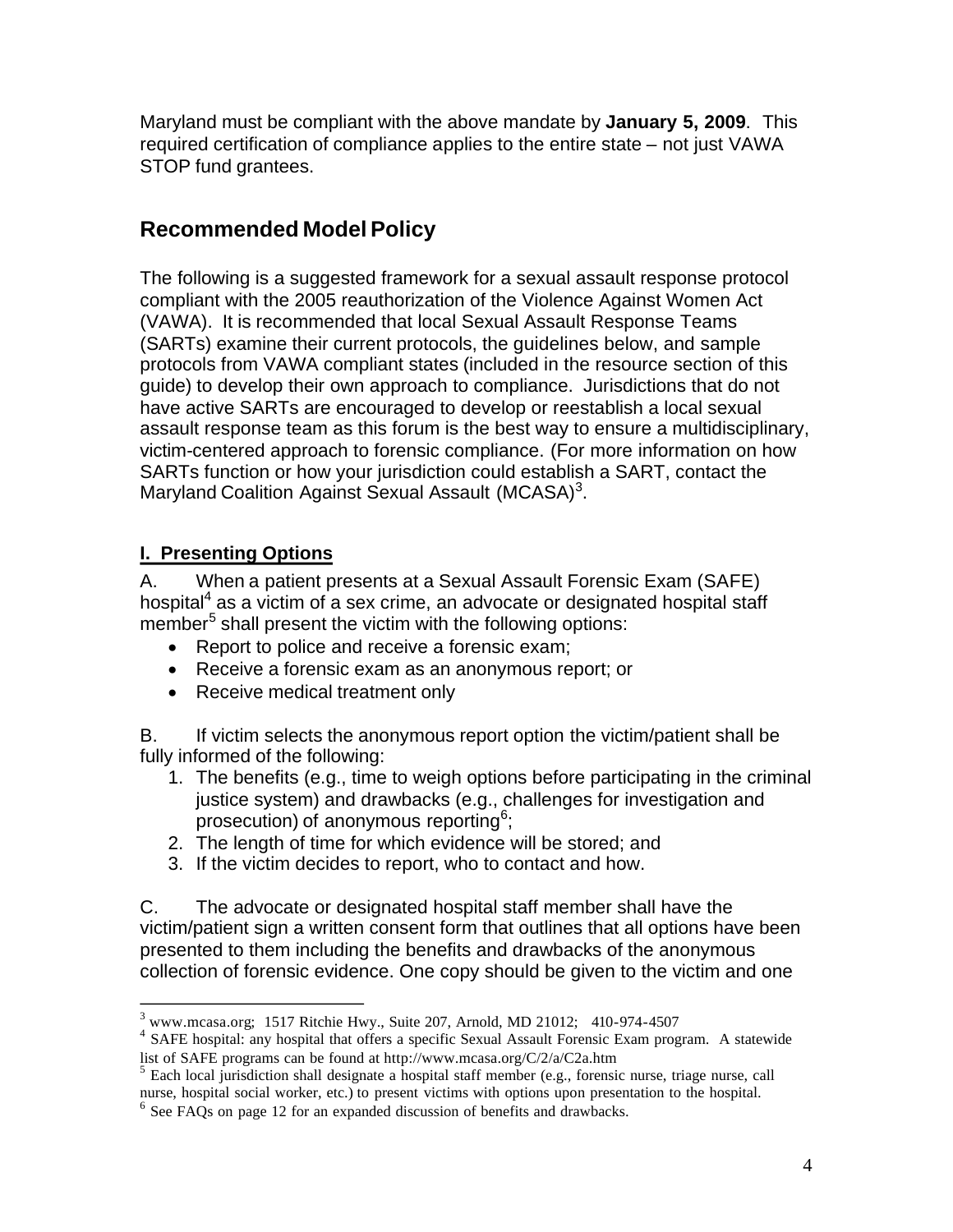<span id="page-4-0"></span>copy retained by the SAFE program. Note: If an additional copy is included with the SAFE kit, it should be sealed inside the evidence envelope to protect the identity of the victim until and unless s/he decides to report.

## **II. Conducting the Forensic Exam**

A. It is recommended that all Sexual Assault Forensic Exams be conducted in accordance with the U.S. Department of Justice National Protocol for Sexual Assault Medical Forensic Examinations regardless of a patient/victim's decision to immediately report the crime to law enforcement.

B. For forensic exams linked with a traditional report that includes immediate involvement with law enforcement, existing protocols shall be followed.

C. For forensic exams linked with an anonymous report, the hospital shall collect forensic evidence and maintain records in a manner that protects the identity of the victim.

- 1. A tracking system to link the patient's identity, patient/medical record number and the SAFE kit should the patient/victim decide to report to law enforcement at a later date shall be established
- 2. The name of the victim/patient shall not be recorded on the outside of the SAFE kit.

D. The Forensic Nurse Examiner (FNE), advocate or other designated hospital staff member, shall provide the following information to the patient/victim:

- 1. The anonymous report SAFE kit tracking number
- 2. Date of the exam
- 3. Name and contact information of law enforcement agency holding the evidence
- 4. Name and contact information of the SAFE program where the kit was collected
- 5. Name and contact information of local rape crisis and recovery center
- 6. Length of time evidence will be stored without a traditional report to law enforcement
- 7. Information regarding how to proceed should victim decide to report offence to law enforcement

## **III. Storage and Transportation of Anonymous SAFE kits and Other Evidence**

A. After a sexual assault forensic exam has been completed, the FNE shall contact the designated law enforcement agency or specific unit within that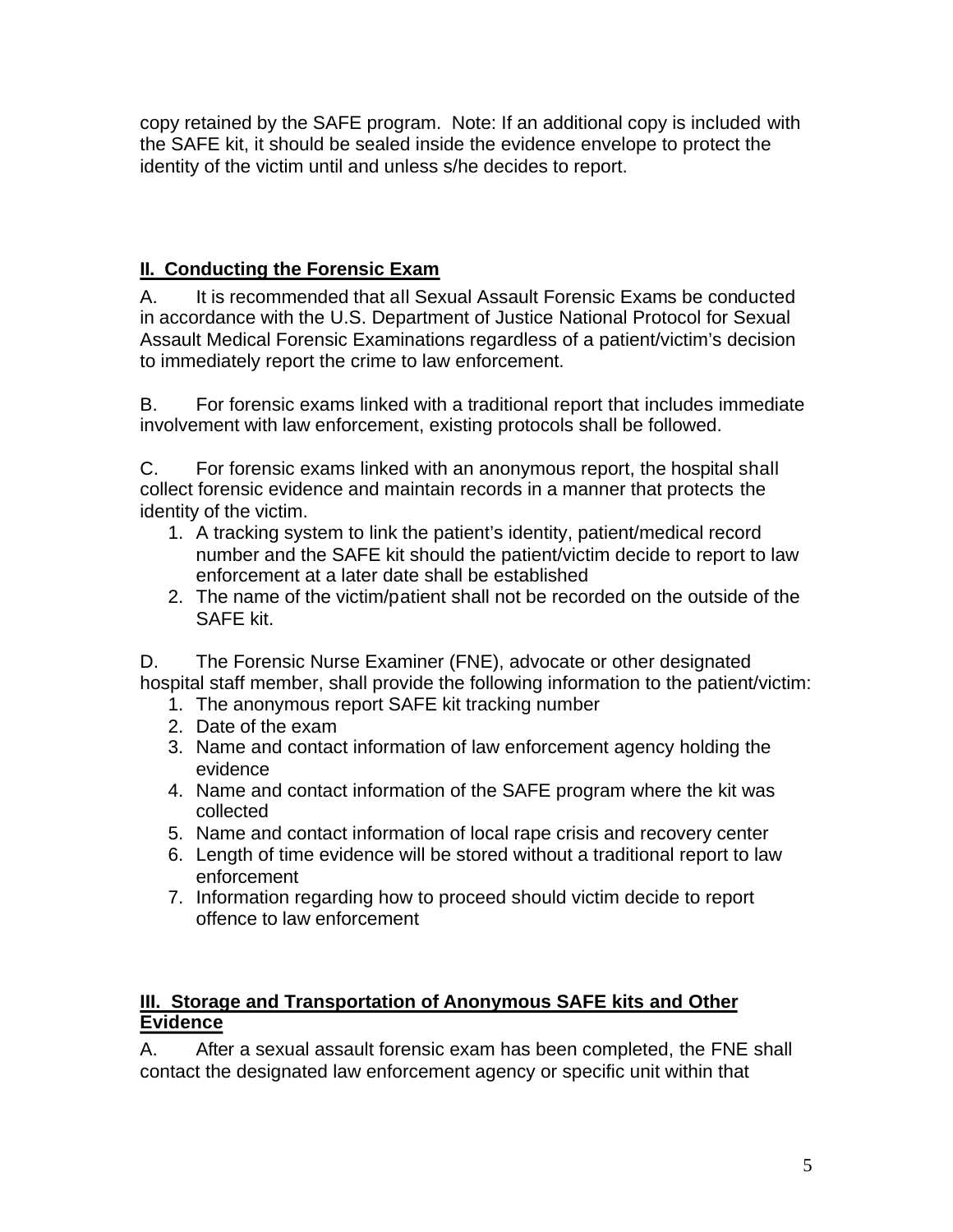<span id="page-5-0"></span>agency to notify police that an anonymous SAFE kit is ready to be picked up for storage.

B. SAFE hospitals shall maintain chain of custody in accordance with other evidentiary procedures until SAFE kit and other evidence are turned over to the designated law enforcement agency.

C. Should the SAFE kit not be able to be immediately retrieved by law enforcement, the SAFE hospital shall maintain the kit and other evidence temporarily in a secure, locked storage area. Hospitals, SAFE programs, emergency departments or other medical facilities shall not hold completed SAFE kits and other evidence for long-term storage.

D. Law enforcement shall provide a receipt for any evidence collected which shall indicate the date, time and manner of pick-up.

E. Law Enforcement shall pick-up, transport and store SAFE kits and other evidence according to departmental procedures.

- 1. A tracking system to link the SAFE kit and the police case number should the patient/victim decide to report to law enforcement at a later date shall be established.
- 2. Methods such as anonymous report, citizen contact, suspicious incident, etc. can be utilized to generate a case number.

F. One law enforcement agency within the jurisdiction served by the SAFE hospital shall be the primary responder and responsible for long-term storage of the evidence. Evidence in anonymous SAFE cases shall be stored for a minimum of 90 days; as a best practice store evidence for one year or longer.

# **IV. Disposition of Evidence in Anonymous Report Cases**

A. Prior to the end of the evidence holding period, a designated agency (e.g. SAFE program or rape recovery program) may contact the victim – only if victim gave permission at the time of the SAFE exam – to remind the victim of her/his option to report before evidence is destroyed.

B. If no further action is taken by victim after the evidence holding period has expired and/or the kit is not connected to another open case<sup>7</sup>, the law enforcement agency shall address the final disposition of the evidence according to standard departmental procedures.

C. Should a victim contact police to file a traditional report prior to the end of the evidence holding period, the evidence may be reclassified as a rape, sexual

 $7$  Criteria of kit being connected to another open case only applies to those jurisdictions that opted to process the DNA in all SAFE kits regardless of a victim's decision to immediately report the crime to law enforcement.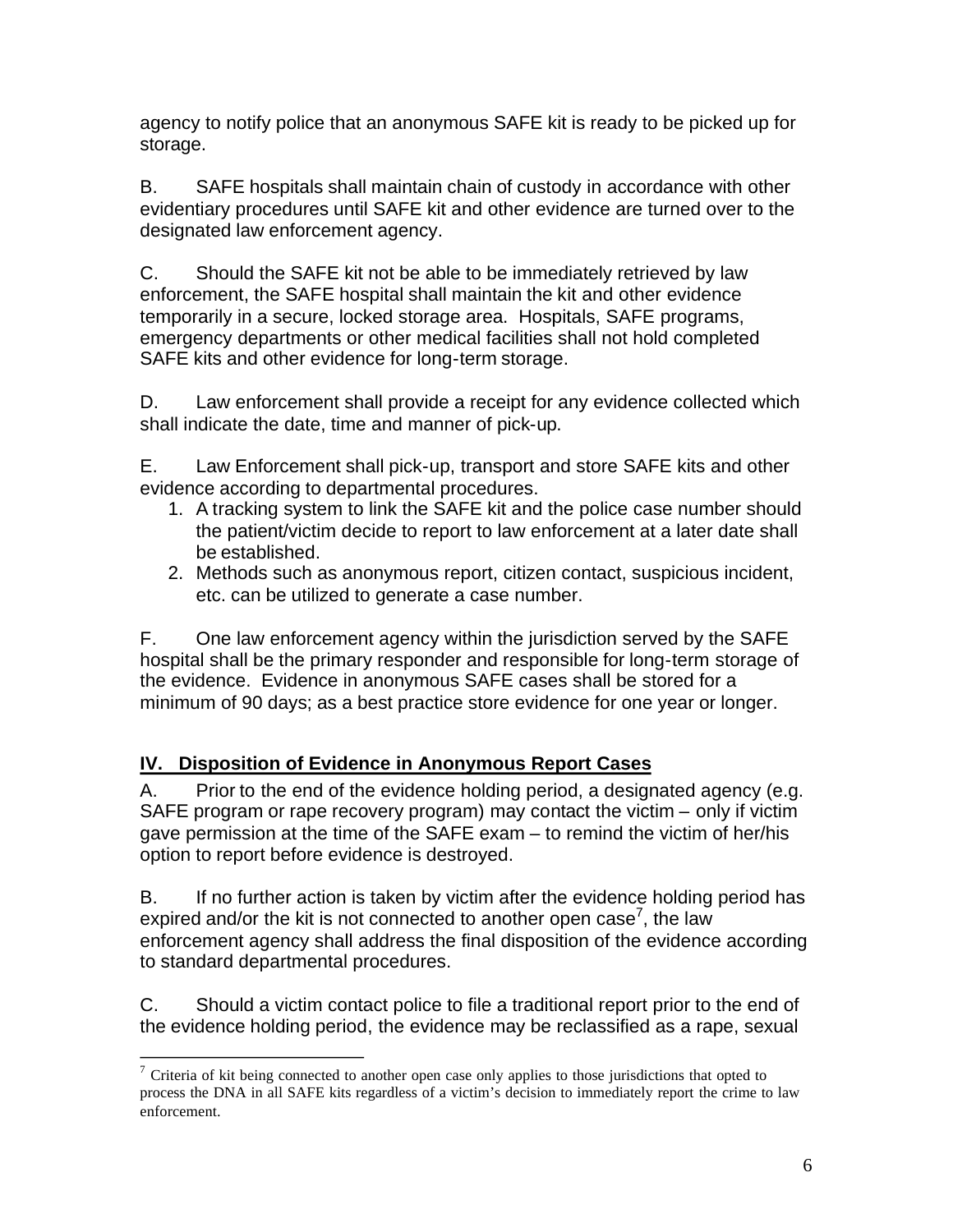assault, etc. and an investigation shall begin according to standard departmental procedures.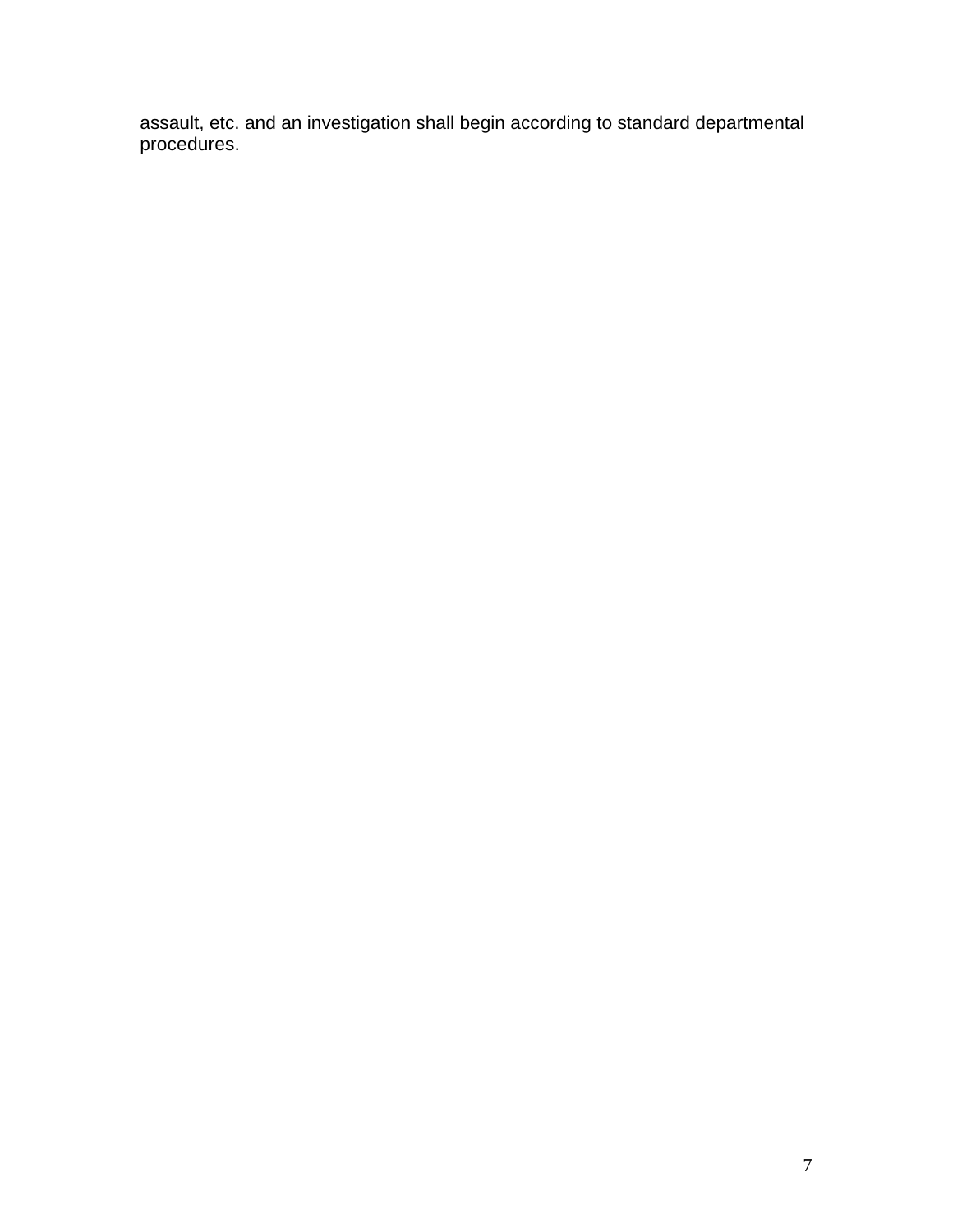# **Flowchart**

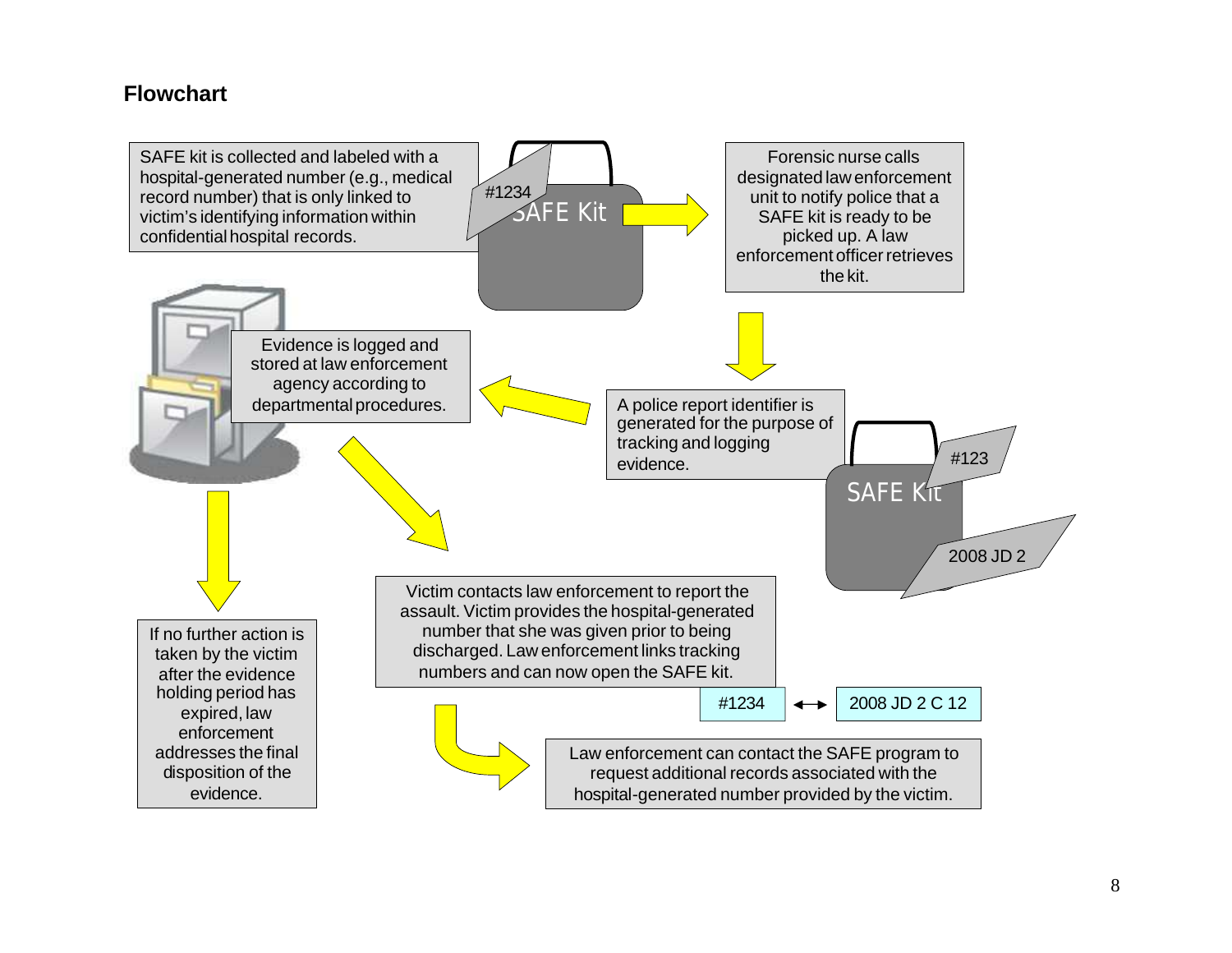# <span id="page-8-0"></span>**Special Considerations for Sexual Assault response Team (SART) Members**

It is recommended that the local SART in each Maryland jurisdiction use these guidelines as the basis for their own local policies and procedures for providing forensic exams to sexual assault victims who chose not to immediately involve law enforcement. It will require all responders and agencies working collaboratively to carry out the exams and preserve the evidence in the most effective way balancing the goals of justice, community safety and victim support.

If the local jurisdiction does not already have a SART, implementing policies and procedures to provide forensic exams for all victims whether or not they immediately report to law enforcement is an important reason to establish a SART. A SART is a multidisciplinary team that works collaboratively to provide specialized services for victims of rape and sexual assault, while encouraging victim participation in the criminal justice system and improving safety for the general public. At a minimum the SART should include the Sexual Assault Forensic Examiner (SAFE) or medical care provider, a rape crisis advocate, a law enforcement officer, and a prosecutor. Other members may include domestic violence victim advocates, state crime laboratory personnel, clergy, and social services staff<sup>8</sup>.

As local jurisdictions in Maryland work towards compliance with VAWA 2005, each first responder – SAFE programs, rape crisis centers, and law enforcement agencies – should consider how their role will change under new policies and procedures.

For more information on the SART concept, how your jurisdiction could establish a SART, or assistance in implementing a forensic compliant protocol, contact the Maryland Coalition Against Sexual Assault (MCASA)<sup>9</sup>.

## **FORENSIC NURSE**

Local jurisdictions must decide who will be responsible for presenting options to the sexual assault victim/patient. In some jurisdictions, this may be the advocate while in others it may be the forensic nurse or other hospital employee. The forensic nurse should work closely with the SART to ensure a seamless process for moving the victim from initial presentation at the hospital through the forensic exam, regardless of who discusses options with the victim. Some questions for the forensic nurse to consider:

· With the availability of anonymous reporting, SAFE programs are advised to expect a 10 to 30 percent increase in the number of SAFE exams they will be performing. How will the program respond to this increase? If the

<sup>&</sup>lt;sup>8</sup> Ledray, Linda E. (1999) "Sexual Assault: Clinical Issues: Date rape drug alert." Journal of Emergency Nursing. Volume 17, Number 1, pp. 1-2

<sup>&</sup>lt;sup>9</sup> www.mcasa.org; 1517 Ritchie Hwy., Suite 207, Arnold, MD 21012; 410-974-4507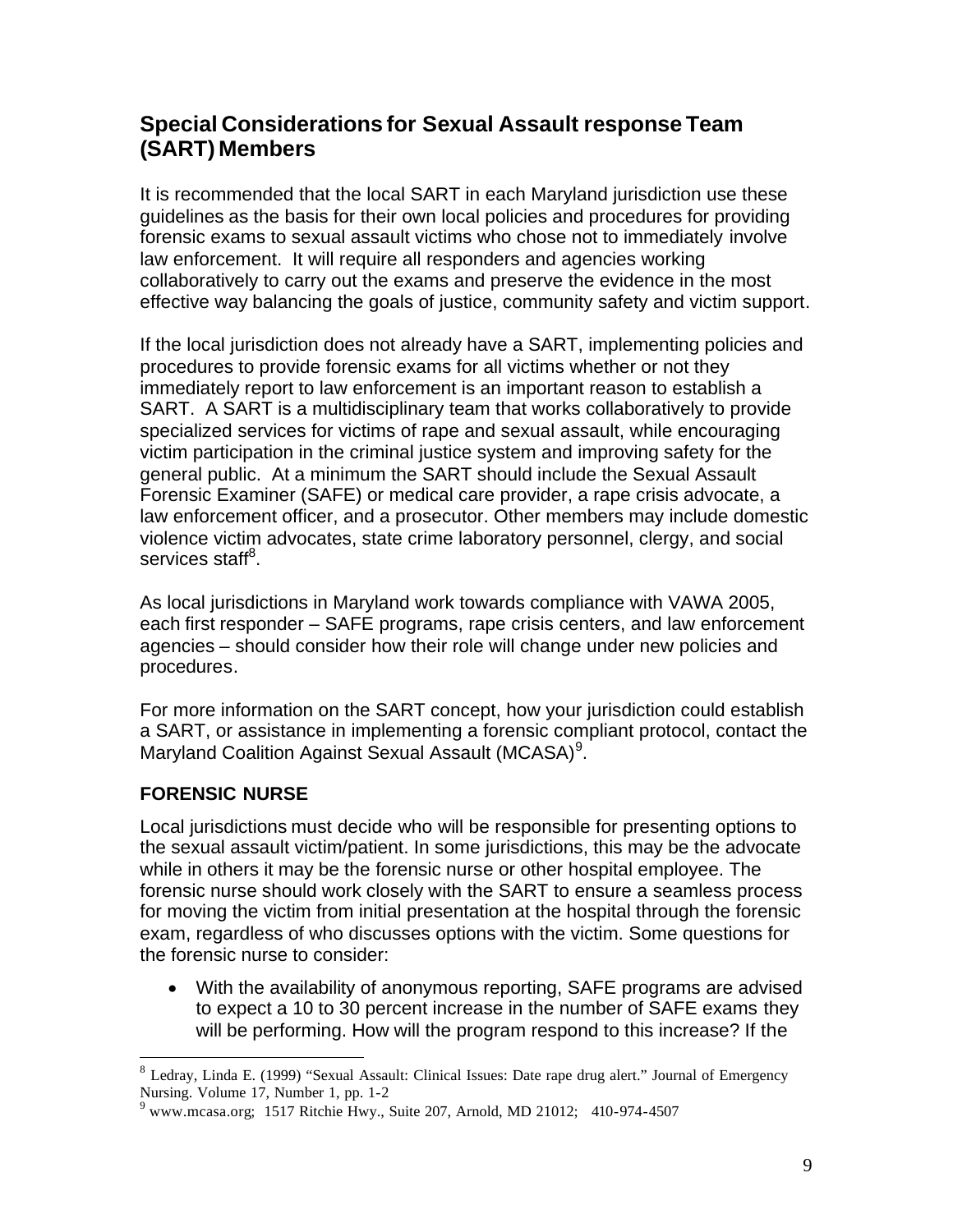SAFE program is experiencing a shortage of forensic nurses, what recruitment and retention strategies will be used to ensure that an adequate number of forensic nurses are available?

- · What new documents (e.g., consent forms, waivers) will the SAFE program need to incorporate into its paperwork? How can other SART members contribute to the process of developing these documents? Which other hospital staff must review these documents before they can be used?
- · Will the hospital's process for dispatching the forensic nurse change under new policies and procedures? If so, how?
- · How will anonymous kits be identified and tracked by the hospital? For example, will the hospital label the kit with a medical record number that law enforcement can then associate with a property held number?
- How will the FNE notify law enforcement that an anonymous SAFE kit is ready to be picked up? The SAFE Coordinator should find out who the appropriate point of contact is at the law enforcement agency.
- · What are the training implications for hospital staff outside the SAFE program? SAFE Coordinators may consider providing training for all ER staff on the anonymous reporting option and its impact on policies and procedures.
- · Since victims may present to non-SAFE hospitals, how will the SAFE program in conjunction with the SART reach out to non-SAFE hospitals to apprise them of the new changes?

## **ADVOCATES AND RAPE CRISIS CENTER STAFF**

- · How will the new forensic compliance requirements impact the SART response protocol? Will the advocate now be called in earlier in the SART response process? Will the advocate be responsible for presenting the options to the sexual assault victim/patient?
- · Training curricula for staff and volunteers will need to be updated to reflect the anonymous reporting option. Regardless of whether or not the advocate is the person designated to present options to the victim, advocates (both hospital and hotline) should be familiar with anonymous reporting, including the benefits and drawbacks to choosing this option.
- If the rape crisis center plans to contact victims who have anonymously reported to check in and let the victim know that the evidence holding period is going to expire, how will this be done? Will this process be any different from the standard way in which advocates follow up with victims after a SAFE exam?
- · The new forensic compliance requirements may demand that other professionals outside of the SART will need training on the new response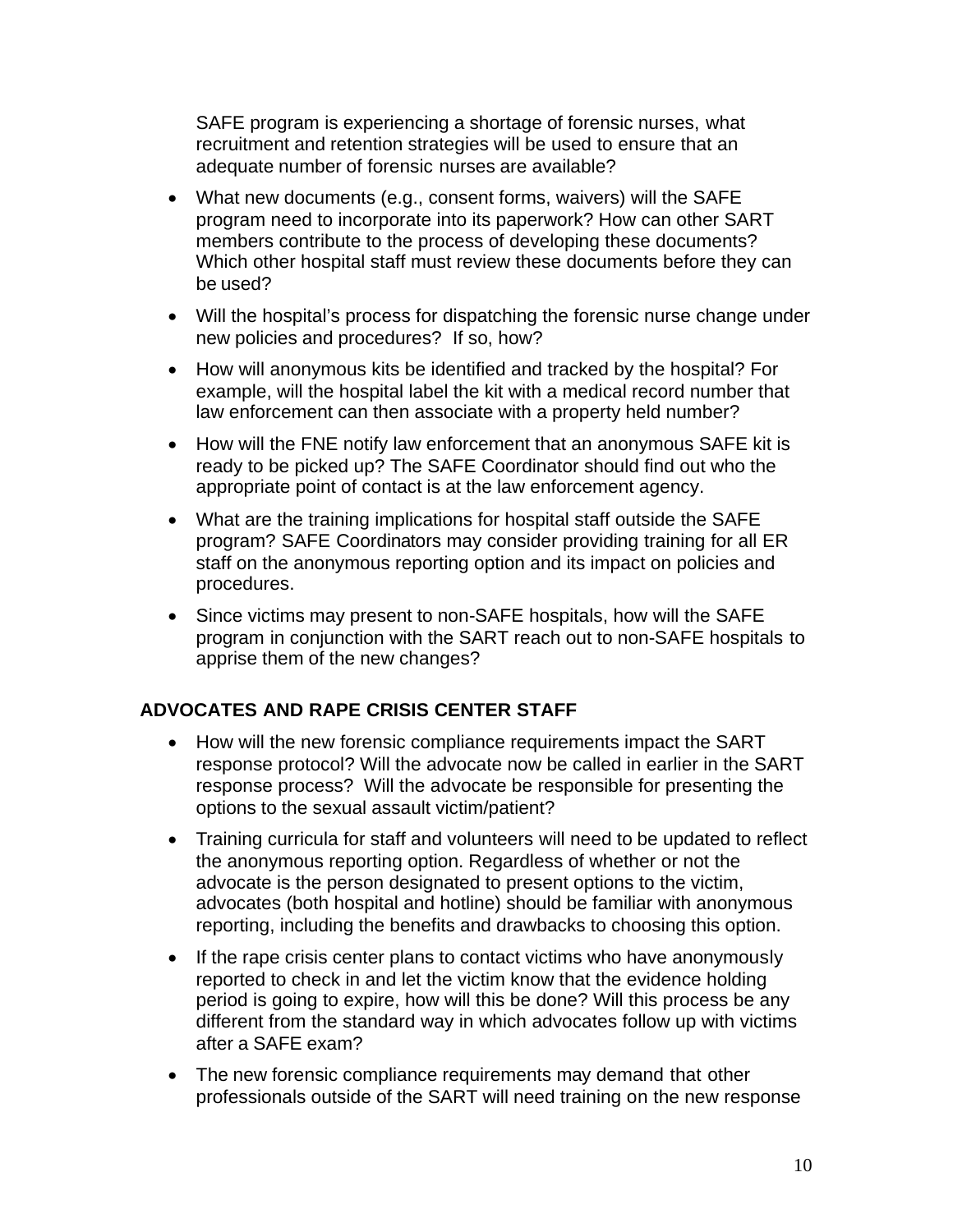system. For example, the rape crisis center may add information regarding anonymous reporting to their community presentations or collaborate with the SAFE program to provide training for ER staff. How will standard education and training programs change as a result of increased options for victim/survivors?

## **LAW ENFORCEMENT**

- · How long will law enforcement hold evidence from anonymously reported sexual assaults? Throughout the nation, the average holding time is about one year.
- · How should the forensic nurse notify law enforcement that an anonymous SAFE kit is ready to be picked up? What will be the process for retrieving these kits?
- · What is the most efficient way to track anonymous SAFE kits? Will anonymous SAFE kits be given a unique police identifier that can be linked up with a hospital generated number? If so, what will that number be?
- If and when the victim decides to report, who at the law enforcement agency should s/he contact?
- · When the evidence holding period expires, what will be done with the evidence contained in anonymous SAFE kits?
- · What are some implications for police training that come with the new forensic compliance requirements? How will the department address these new training needs?
- · Does the law enforcement agency expect the forensic nurse to collect any information about the assault above and beyond what is documented in the medical forensic history? Some SARTs have created a brief form to collect anonymous demographic information (e.g., time and location of assault) that may substitute for a police report, while other SARTs agree that completing this type of report is outside the scope of practice for the forensic nurse.
- · Are there multiple law enforcement agencies within your jurisdiction that investigate sexual assault? If so, how will these agencies work together to ensure that anonymously reported sexual assaults are handled in a consistent manner? It is recommended that in jurisdictions where there are multiple law enforcement agencies, that there be one designated agency to respond to all anonymously reported sexual assaults.

## **PROSECUTION**

The new forensic compliance requirements under VAWA 2005 will directly impact the roles of first responders to sexual assault, typically including the forensic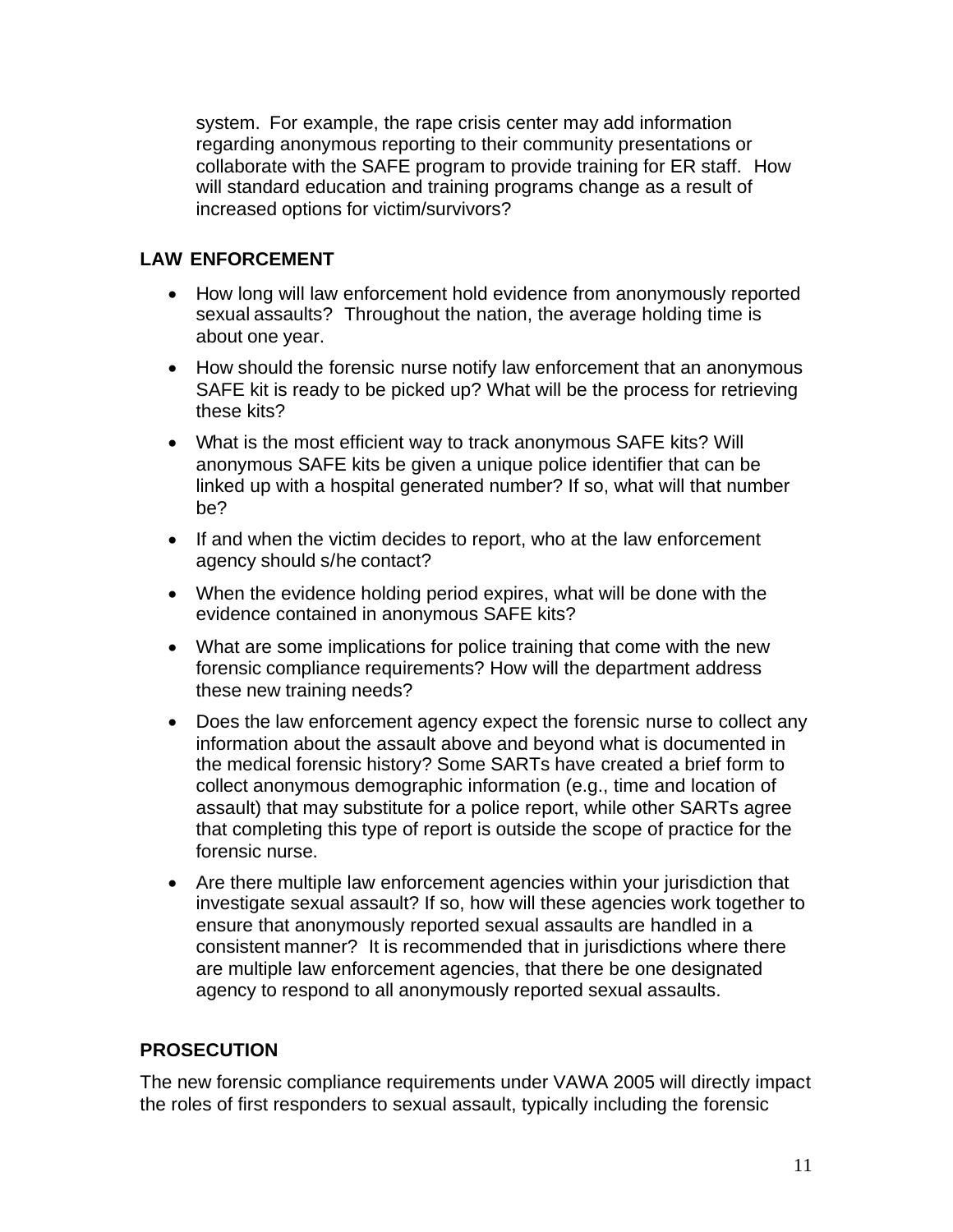nurse, the advocate, and law enforcement. Prosecutors are rarely involved in the initial process of moving a victim from presentation at the hospital through the SAFE exam. However, prosecutors can provide valuable input into the process of becoming compliant, as they can identify evidentiary issues that may arise under the new policies and procedures. It is recommended that prosecutors work closely with their SART to ensure that the anonymous report storage and tracking systems developed will stand up in court. Once compliant protocols are operational, prosecutors may be best positioned to audit the entire process from start to finish – working to oversee quality control measures.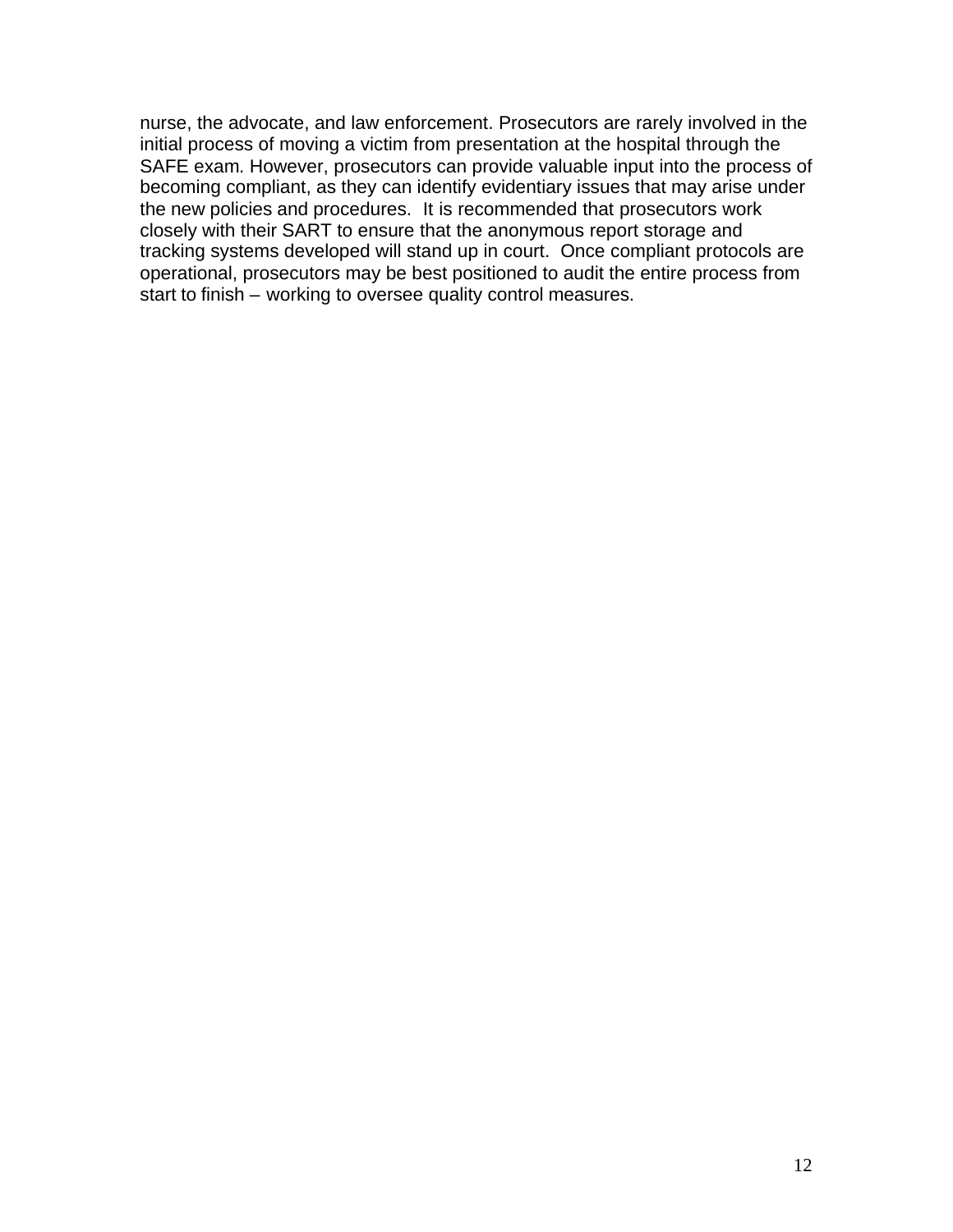# <span id="page-12-0"></span>**Maryland Frequently Asked Questions**

## **1. What is the value of forensic compliance to the criminal justice system?**

Rape and sexual assault remain the most under-reported crimes in our nation<sup>10</sup>, with only 36% of rapes being reported to police<sup>11</sup>. Forensic compliance encourages reporting by allowing traumatized victims to have the time they need to decide how they want to proceed while simultaneously preserving critical forensic evidence. Universal victim access to a forensic exam will provide law enforcement with more information regarding the prevalence of sex crimes as well as patterns of crime that otherwise would never be known. For those jurisdictions that choose to process all SAFE kits, anonymous cases could also provide a cold hit. In all anonymous report cases, victims receive care and resources that they may not otherwise receive.

## **2. What are the drawbacks to forensic compliance?**

Victims who chose to get a forensic exam without immediately reporting to police may have the possibility of successful prosecution of their case severely compromised. Without immediate police involvement, the crime scene may be lost, corroborating witness statements may be missed, other people may become the victim of the same perpetrator, and the victim's credibility may be increasingly questioned. However, as limited as an anonymous report may be, the theory is that limited information is better than no report at all.

## **3. How will VAWA 2005 impact the volume of SAFE kits collected?**

There is very little data available to indicate the effect that VAWA compliance will have on the number of SAFE kits collected. Furthermore, the few studies of this issue have been isolated to unique populations—specifically military and college campuses—so the results may not be able to be generalized to the public. However, local SARTs should expect and prepare for as little as a 10 percent increase and as much as 30 percent increase in the number of SAFE kits collected.

## **4. How should evidence be transported, tracked, and stored?**

VAWA does not specify how evidence should be transported, tracked, and stored. Different states and jurisdictions have various ways of handling evidence from anonymously reported cases. *However, it is recommended that law* 

<sup>&</sup>lt;sup>10</sup> CDC Injury Center. Sexual Violence: Fact Sheet (2007), citing data from the National Violence Against Women Survey and National Crime Victimization Survey.

<sup>&</sup>lt;sup>11</sup> U.S. Department of Justice, Bureau of Justice Statistics. (2002) Forcible Rape. Rape and Sexual Assault: Reporting to Police and Medical Attention, 1992-2000. Washington, D.C.: U.S. Department of Justice. 2002.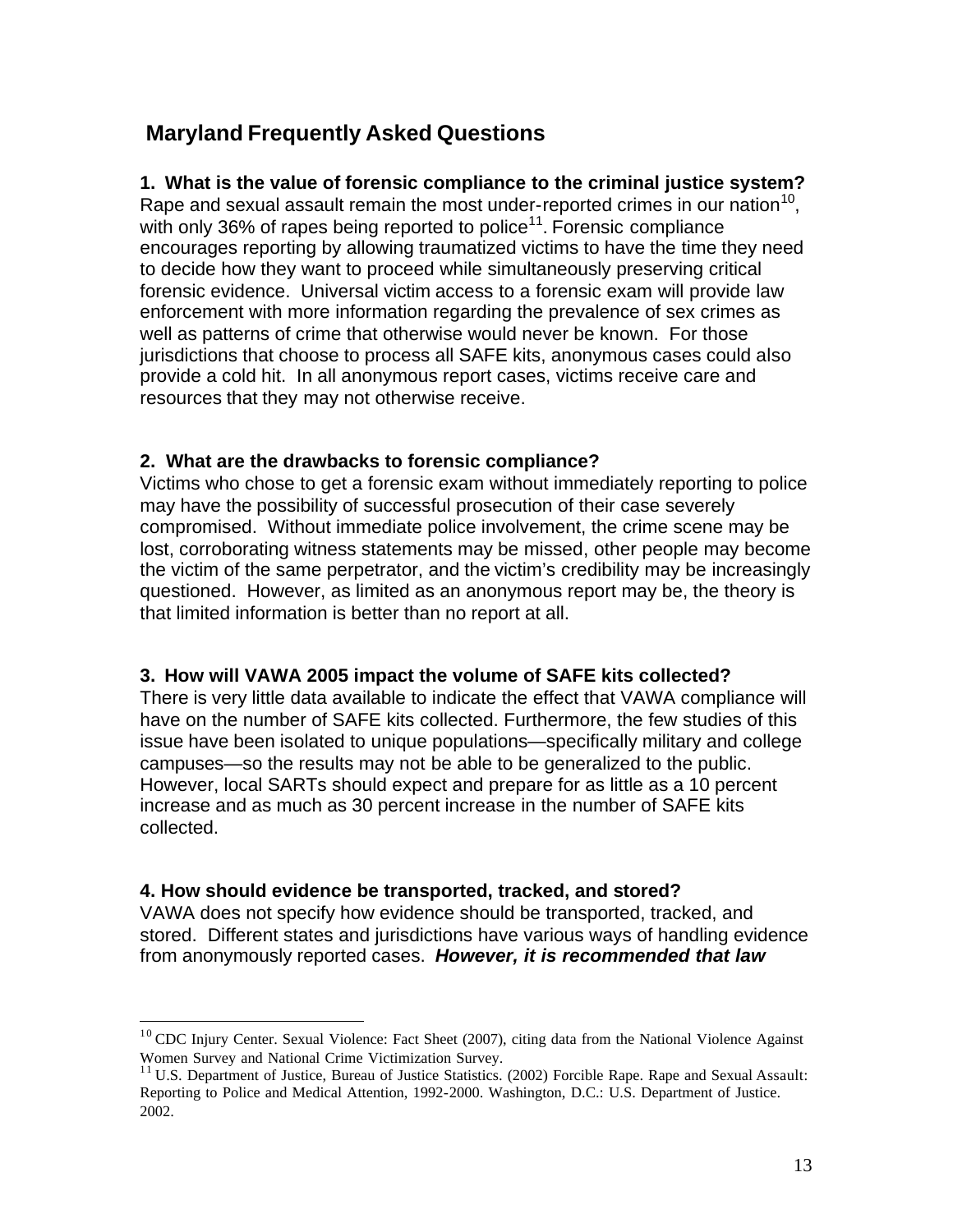#### *enforcement transport and store anonymous kits. Hospitals are NOT recommended for long-term storage.*

In some places, the hospital assigns a SAFE kit identification number, which is linked only to the patient/medical record. When the kit is picked up by law enforcement, a police tracking number may also be assigned for evidence storage purposes. If and when the victim reports, the police tracking number, kit ID number, and patient/medical record number are linked and law enforcement may open the kit and access the victim's files.

Some jurisdictions in Maryland are planning to issue an evidence tracking number—a police report number generated for the sole purpose of tracking and logging evidence (i.e. jane doe report, citizen contact, suspicious incident)—to attach to anonymously reported kits. If and when the victim reports, evidence will be reclassified as a rape, sexual assault, etc.

Local SARTs should collaboratively develop a process for tracking and storing anonymous SAFE kits.

#### **5. How long should evidence in anonymous cases be stored?**

VAWA does not specify how long evidence should be stored. *However, jurisdictions in Maryland are advised to hold evidence for no less than 90 days.* Across the nation, the average storage time is about one year. It is recommended that victims be given an ample amount of time to begin their recovery and weigh their options, yet some jurisdictions struggle with limited storage space for evidence. Therefore, local law enforcement must determine an appropriate length of time for evidence storage. It is recommended that this decision be made collaboratively with the SART.

When a victim elects for anonymous reporting, s/he should be told how long s/he has to report and to whom s/he should report, if s/he decides to do so. Furthermore, victims should be informed of the benefits (e.g., time to weigh options before participating in the criminal justice system) and drawbacks (e.g., challenges for investigation and prosecution) of anonymous reporting.

Local law enforcement agencies should determine what is done with evidence after the evidence holding period is over.

#### **6. Should the victim's clothes still be collected as part of the SAFE exam for an anonymous report?**

Yes. The SAFE kit should not be conducted any differently for an anonymously reported sexual assault. Medical forensic history should be taken at the beginning of the exam, and any clothing that may contain forensic evidence should be collected.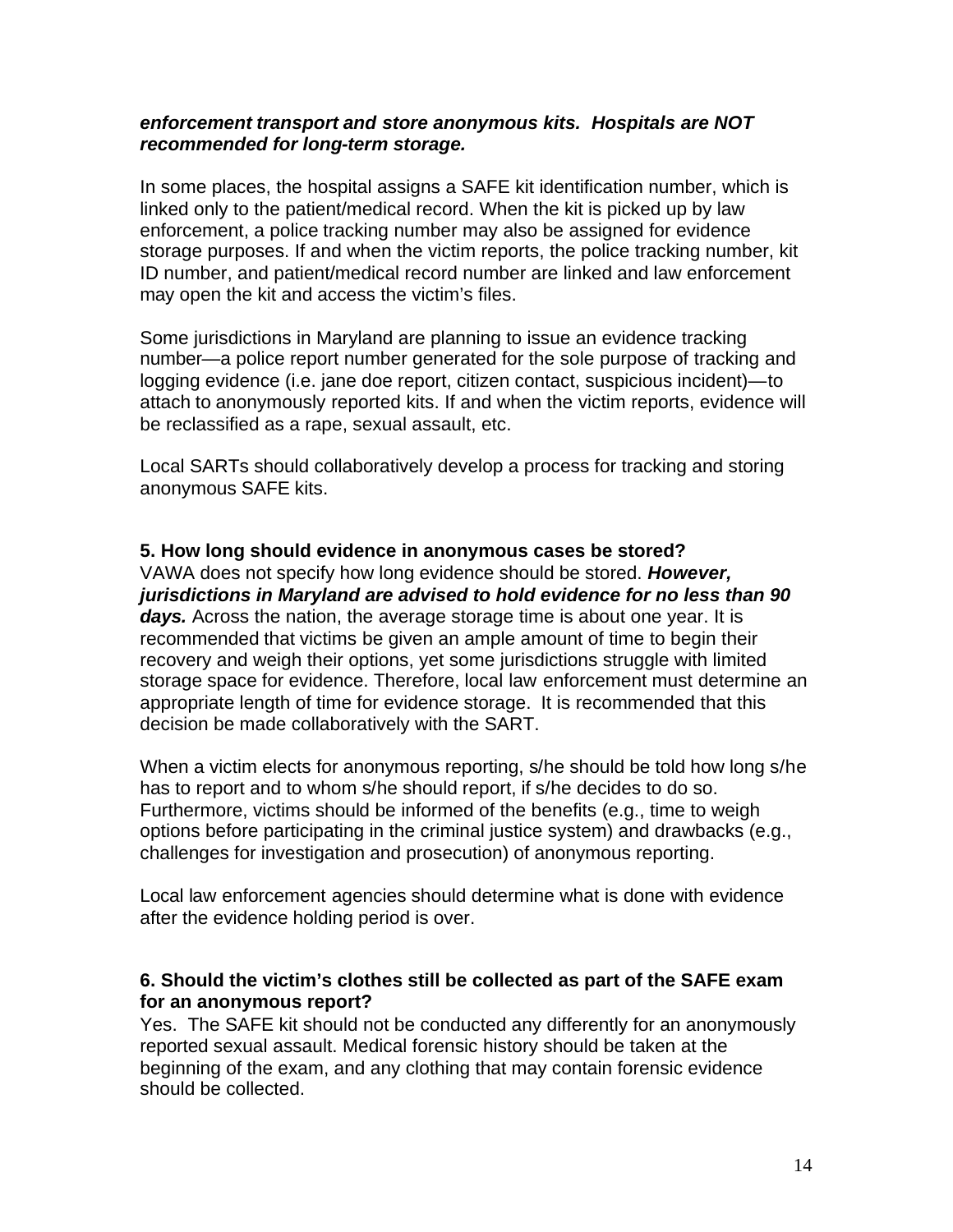In designating storage space for anonymous kits, the local law enforcement agency should bear in mind that anonymous kits may also include the victim's clothing.

## **7. What additional information should the forensic nurse collect from the victims in anonymous report cases?**

VAWA does not require that the forensic nurse collect additional information about the assault outside of that information that is gathered for the forensic medical history.

However, in some jurisdictions, the forensic nurse may complete a short anonymous report to serve as a substitute for a police report. This report may include some demographic information about the victim, the perpetrator, and the assault (e.g., general location of assault, description of the perpetrator, and description of the victim).

Local SARTs should work together to determine if this component should be included in their anonymous reporting protocols. Alternatively, some SARTs have concluded that completing this type of report is outside the scope of practice for the forensic nurse. An effective SART approach will ensure that such a report, if collected, is used in a victim-friendly manner and is valuable to law enforcement.

## **8. Can law enforcement process evidence from anonymously reported sexual assaults/Jane Doe kits?**

Compliance with VAWA 2005 hinges on a victim's access to forensic evidence collection, meaning that law enforcement can no longer be the gatekeeper of the SAFE exam and victims cannot be required to cooperate with law enforcement in order to receive a SAFE exam. The question of whether or not to process evidence from anonymously reported cases is not related to compliance with VAWA 2005.

Jurisdictions may decide for themselves whether or not they want to process anonymous kits. However, processing evidence without the knowledge or consent of the victim raises a number of concerns. Therefore, it is recommended that jurisdictions that desire to process anonymous SAFE kits should make that protocol explicitly clear in the initial release form that the victim signs at the hospital when consenting to a forensic exam. Furthermore it should be made explicitly clear that if a victim wishes to be notified by law enforcement should a cold hit be made from the DNA evidence in the kit, that they will lose their anonymity. Those jurisdictions in which evidence is backlogged should consider whether it is practical to process anonymous SAFE kits.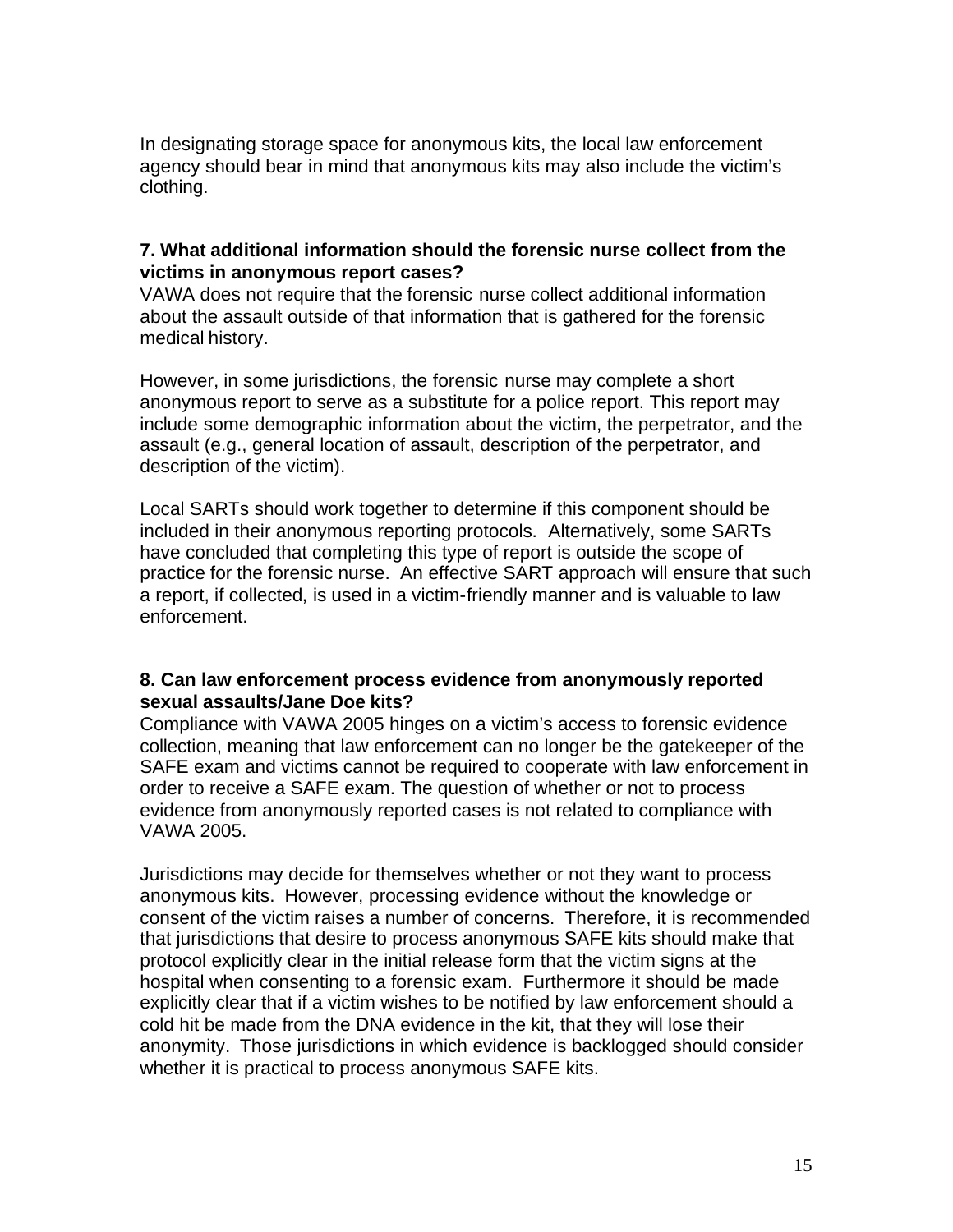## **9. Will local jurisdictions report to the state the number of anonymous SAFE kits collected? Will these cases be reflected in UCR?**

There is currently no statewide mechanism for tracking the number of anonymous SAFE kits collected. However, SAFE programs and law enforcement agencies are encouraged to keep track of how many anonymous sexual assault reports are made. *Law enforcement agencies are not required to include anonymously reported sexual assaults kits in their statistics that are given to UCR.* 

## **10. Who should inform the victim of her/his options? How should the anonymous reporting option be presented to the victim?**

Compliant states and local jurisdictions have various processes by which the victim is informed of her/his options. Most commonly, either the forensic nurse or the advocate discusses options with the victim.

In many cases, anonymous or delayed reporting is presented only when the victim has already declined to report to police, or if she has opted for medical treatment only. Since many victims may have already made up their mind to report at the time of the SAFE exam, presenting a third and more complicated option prematurely may only serve to confuse the victim.

Victims should be fully informed of the terms of anonymous reporting, including the potential benefits and drawbacks. In some states, victims sign both a consent form to permit collection of forensic evidence and a waiver to acknowledge their decision to delay reporting to police.

## **11. Does the role of the advocate change when the victim is reporting anonymously?**

Not necessarily. The advocate should still be dispatched as early as possible in the process, and the responsibilities of the advocate before, during, and after the SAFE exam should continue to be carried out according to best practices.

The advocate may be the ideal responder for discussing reporting options with the victim, as triage nurses or other medical personnel may not be specially trained to work with sexual assault victims and have very limited time to spend with patients.

If SART members decide that an advocate should present options to the victim, the SART should work collaboratively to ensure that advocates are trained on each element of the SART response. This will enable advocates to provide victims with complete and accurate information on each reporting option.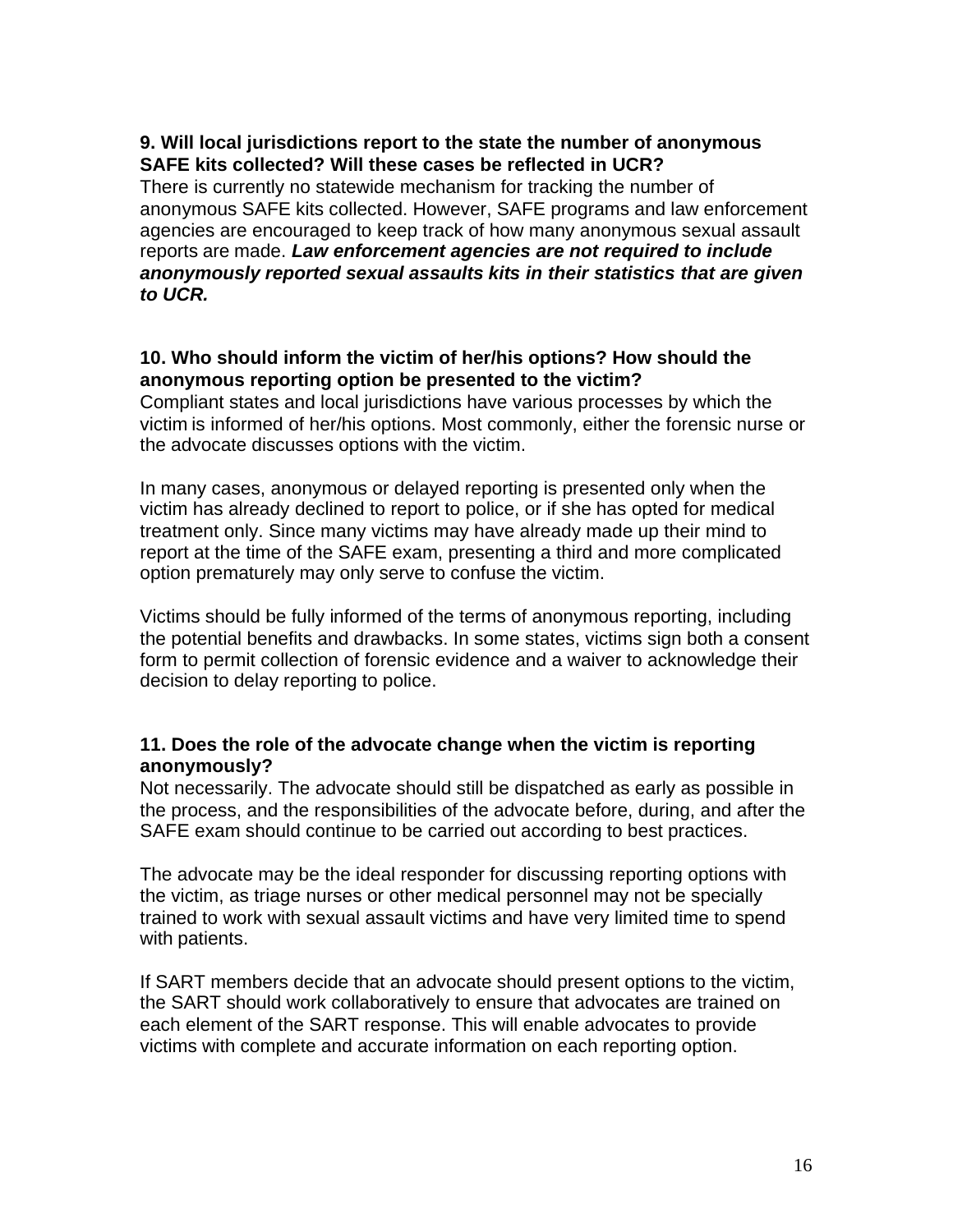## **12. Should the victim be contacted before the end of the evidence holding period?**

Unless law enforcement intends to store the evidence forever, it is advisable to notify the victim before the evidence holding period expires. The SAFE program or rape recovery program may consider following up with victims by telephone shortly before the evidence holding period expires.

The SART is the ideal forum for determining a process for following up and reminding the victim of her/his options.

## **13. Does the VAWA 2005 forensic certification requirement pertain to men and children?**

This statute does apply to men and to teens ages 13 and up. No adolescent or adult sexual assault patient—male or female—shall be required to participate in the criminal justice system or cooperate with police in order to receive a forensic medical exam.

While VAWA is specifically focused on violence against women, the antidiscrimination provision of the Omnibus Crime Control and Safe Streets Act of 1968 prohibits STOP-funded programs from barring any person from receiving grant-funded services on the basis of that person's sex.

VAWA does not currently define "youth" or "teen." However, the Department of Justice (DOJ) has been interpreting "teen" to be an individual who is between 13 to 17 years of age. Furthermore, since a patient is medically treated as an adult at age 13, it is implied that the new forensic certification requirement applies to patient-victims ages 13 and up.

## **14. Doesn't anonymous reporting conflict with Maryland's mandatory reporting laws for child sexual abuse?**

No. All types of State mandatory reports to law enforcement and/or government agencies such as Child Protective Services or Adult Protective Services supersede the federal law. However, Maryland law very specifically defines child "sexual abuse" as "any act that involves sexual molestation or exploitation of a child by a parent or other person who has had permanent or temporary care or custody or responsibility for supervision of a child, or by any household or family member<sup>12</sup>. If a perpetrator does not have the "care and custody" relationship with the victim, then it does not meet the criteria of a mandated report and that minor victim should still be able to receive an anonymous exam should they so choose. Anyone that does not fall into a mandated report category should have the option for an anonymous forensic exam. For a more detailed discussion, see *Overview of Maryland Law Regarding Mandatory Reporting of Sexual* 

<sup>&</sup>lt;sup>12</sup> Fam.L.Art §5-701(u)(1); see also, § 5-701(b).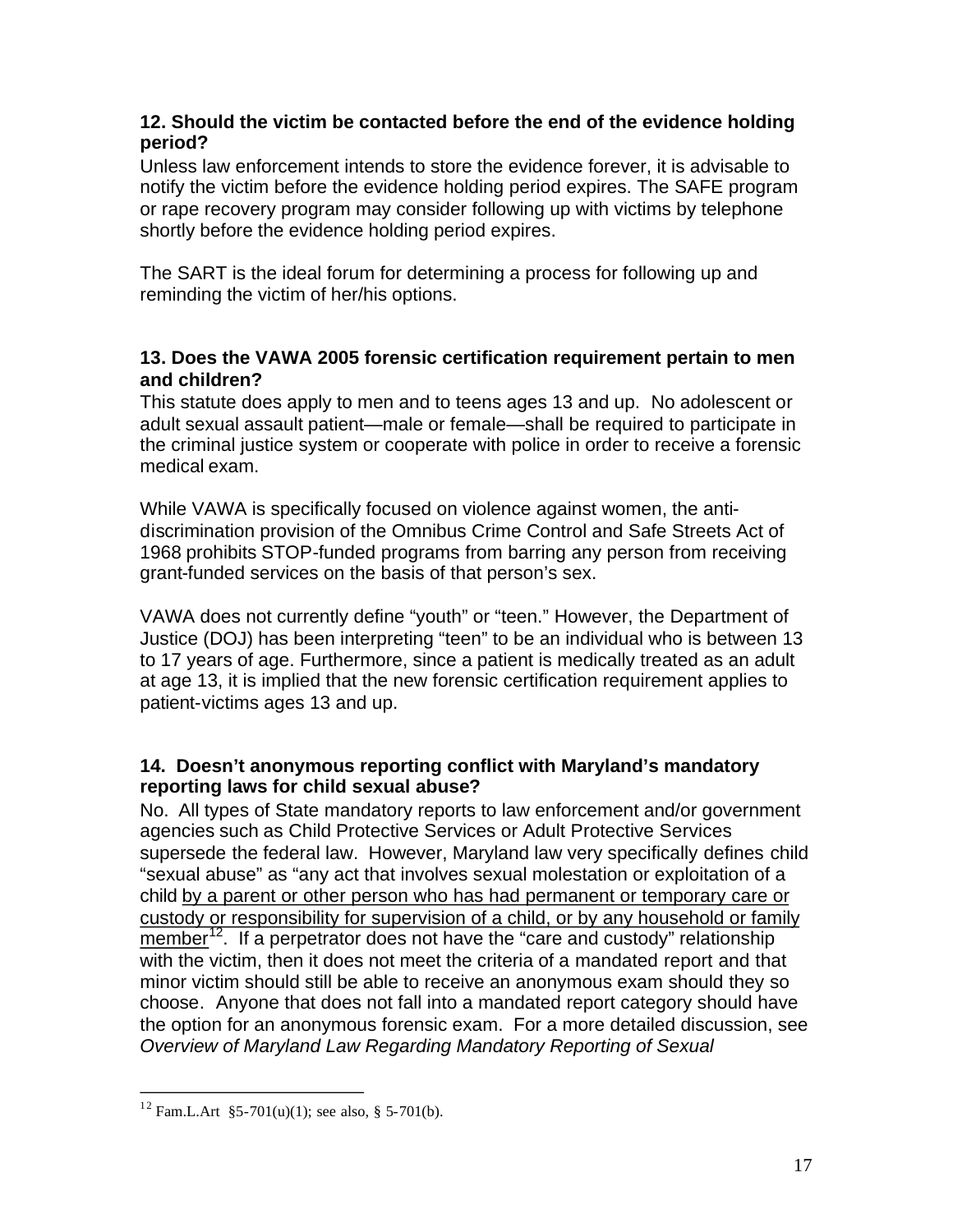*Assault/Abuse: A Guide for Medical Professionals* included in the resource section of this guide.

## **15. Will SAFE kits from victims who anonymously report be reimbursed?**

Yes. The Maryland Department of Health and Mental Hygiene (DHMH) is currently revising the Code of Maryland Regulations (COMAR) to comply with VAWA 2005 requirements. Instead of exclusively accepting a police report number as a requirement for reimbursing the SAFE kit, DHMH will begin accepting an alternative identification number.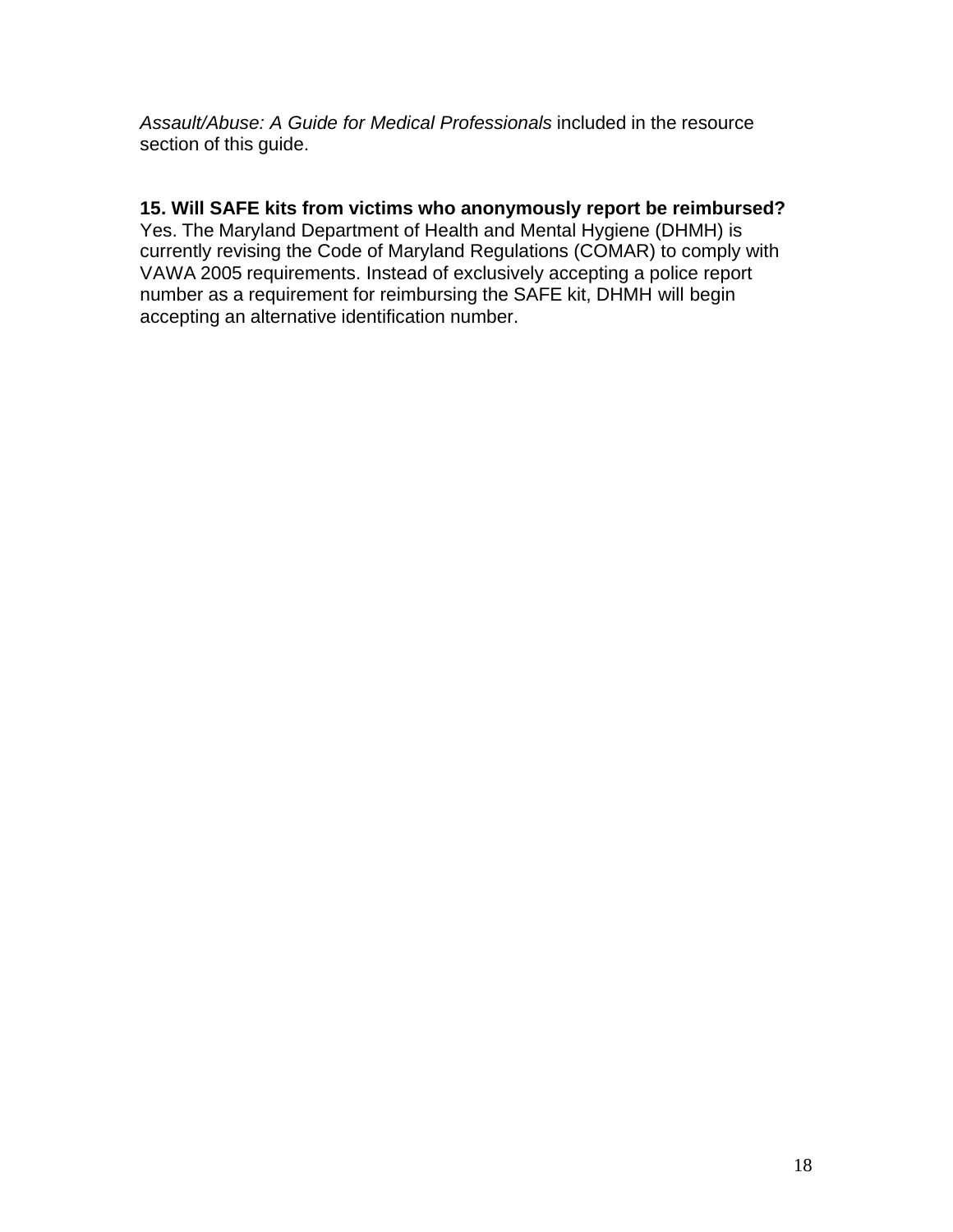## <span id="page-18-0"></span>**Resources**

**Helpful Links** 

*Maryland State STOP Grant Administrating Agency* Governor's Office of Crime Control and Prevention 300 East Joppa Road, Suite 1105 Baltimore, Maryland 21286 [www.goccp.org](http://www.goccp.org/)

Kristen Mahoney, Executive Director Kmahoney@goccp-state-md.org 410-821-2828

Justice Schisler, STOP VAWA Program Manager Justice@goccp-state-md.org 410-821-2850

#### *Maryland State Sexual Assault Coalition*

Maryland Coalition Against Sexual Assault (MCASA) Jennifer Pollitt Hill, Executive Director 1517 Gov. Ritchie Highway, Suite 207 Arnold, Maryland 21012 jphill@mcasa.org 410-974-4507 [www.mcasa.org](http://www.mcasa.org/) 

*Office on Violence Against Women Frequently Asked Questions: Anonymous Reporting and Forensic Examinations* 

<http://www.ovw.usdoj.gov/docs/faq-arfe052308.pdf>

*Violence Against Women Act (VAWA) 2005 Reauthorization Forensic Compliance Mandates - Brief Overview*  [http://www.mcasa.org/pdfs/VAWA\\_Fact\\_sheet.doc](http://www.mcasa.org/pdfs/VAWA_Fact_sheet.doc)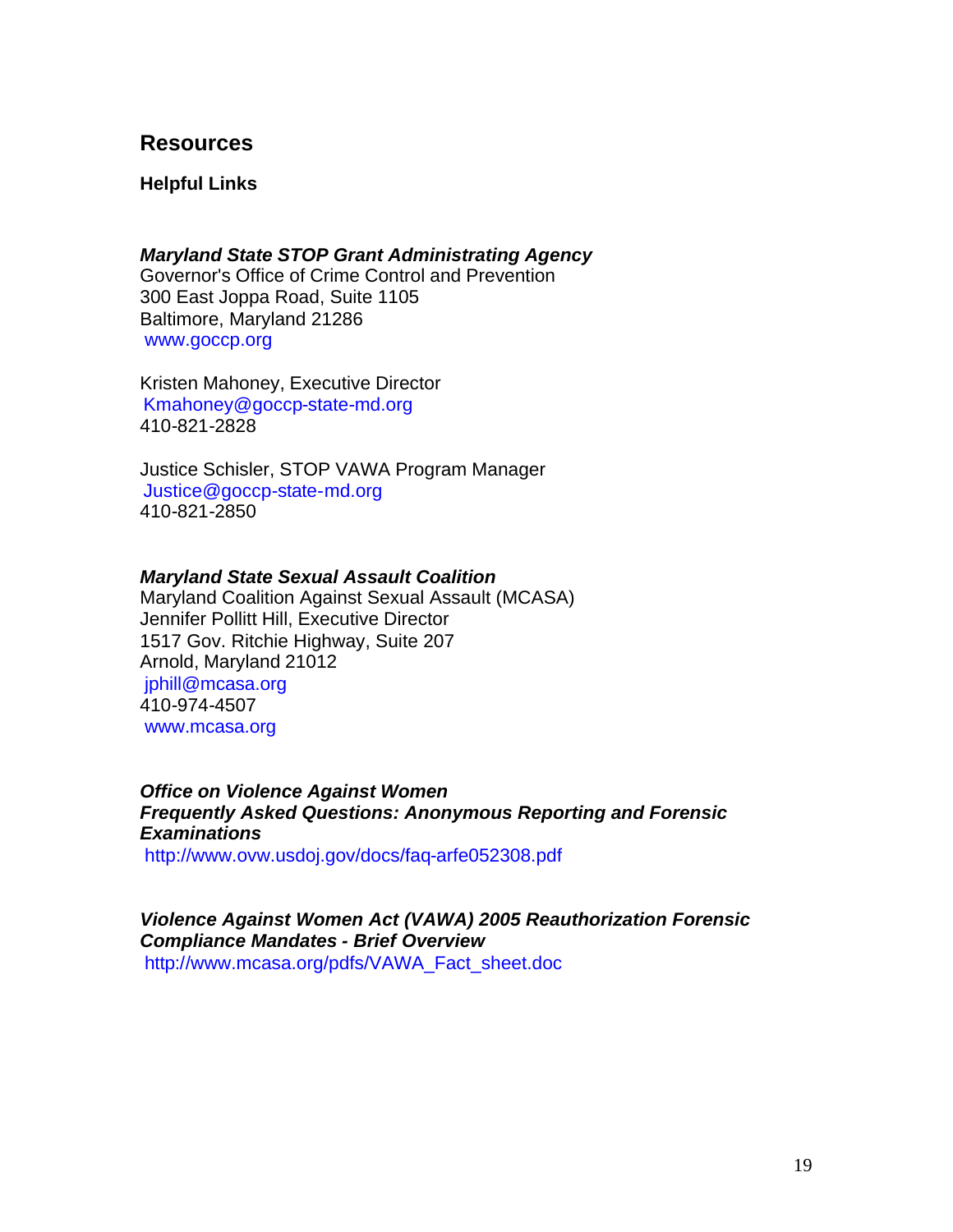

## <span id="page-19-0"></span>**Overview of Maryland Law Regarding Mandatory Reporting of Sexual Assault/Abuse**

*A Guide for Medical Professionals* 

# *INTRODUCTION*

The Maryland Coalition Against Sexual Assault is the statewide coalition of the State's rape crisis centers, law enforcement, mental health and health care providers, attorneys, educators, survivors of sexual violence and other concerned individuals. MCASA provides, among other things, education and technical assistance to health care providers, including forensic nurse examiners, also called sexual assault nurse examiners (SANEs) or sexual assault forensic examiners (SAFEs). This document addresses the laws regarding mandatory reporting requirements for forensic nurse examiners working with victims of sexual assault and sexual abuse.

Maryland has no general requirement for citizens (including health care providers) to report all sexual assaults or sexual abuse of adults. However, "sexual abuse" of children and certain categories of adults must be reported. This memorandum discusses when sexual abuse must be reported to law enforcement and the Department of Social Services. As always, MCASA member agencies and others should consult with their own attorneys regarding individual cases.

## **BRIEF SUMMARY**

## **A. Adult Victims of Sexual Assault**

1) Are health care providers, including forensic nurse examiners, *required/mandated* to report rape or other sexual offenses to law enforcement or other government agencies when the victim is an adult?

**NO**, with several important exceptions.

Sexual assaults committed against any of the following individuals are *required* to be reported (legal citations are listed in footnotes):

a) Adults who fall under the legal definition of "vulnerable adult," meaning an adult who lacks the capacity to care for her or his daily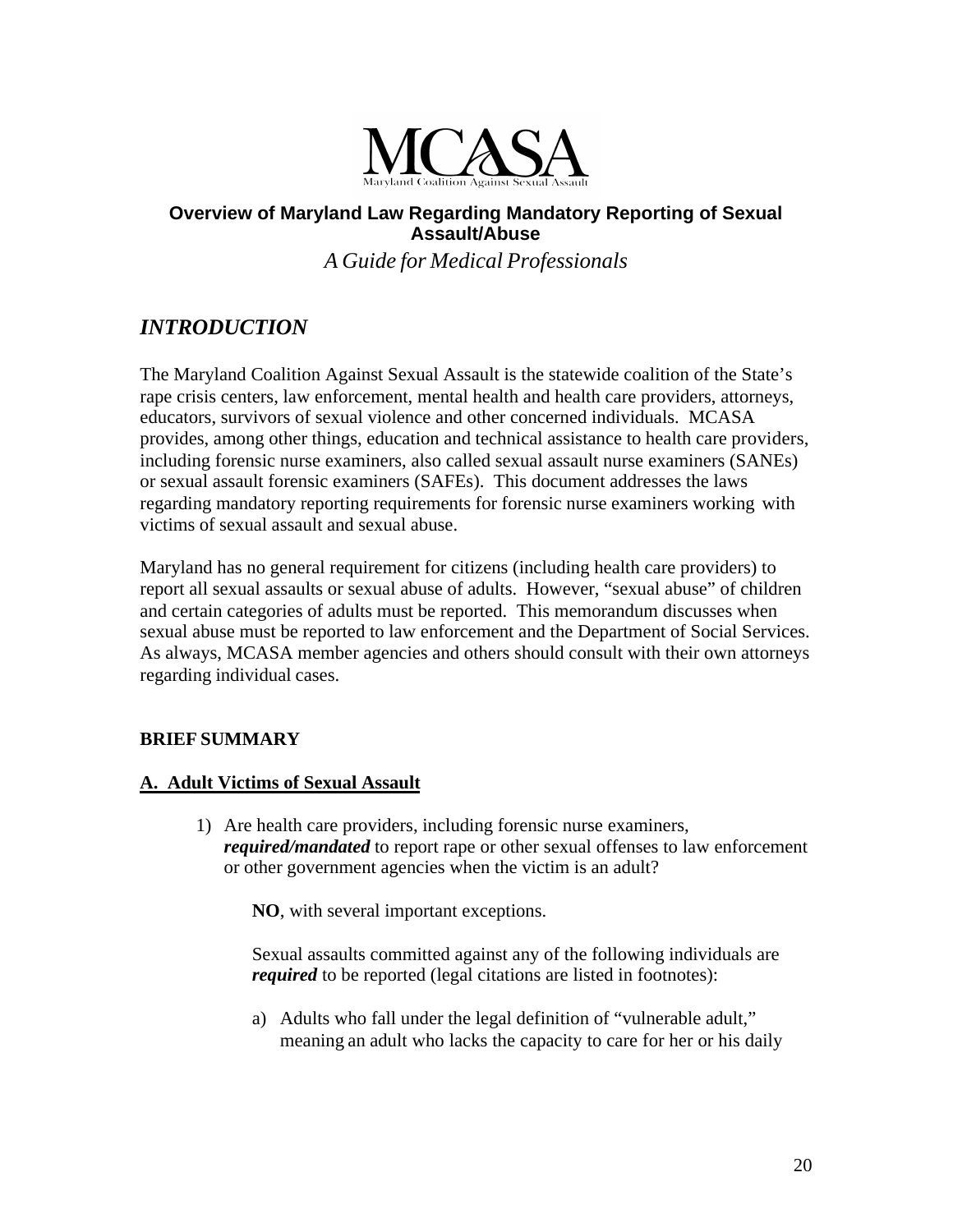needs, [for instance, persons with serious mental retardation or dementia]; $^{13}$ 

- b) Adults with mental illness who by reason of their mental or physical condition are unable to authorize disclosure and have no legal guardian or legal representative to authorize disclosure for them or who are under guardianship of the State: $14$
- c) Adults who are developmentally disabled;<sup>15</sup>
- d) Residents of nursing homes and similar institutions (including some small private homes where unrelated adults are cared for);  $\frac{1}{6}$  and/or
- e) Residents of homes for emotionally disturbed children or adolescents.<sup>17</sup>
- f) Injuries caused in certain ways also must be reported. These are generally unrelated to sexual offenses, but could occur simultaneously with a sexual assault. They are (in all counties): gunshot wounds;  $18$ certain burn injuries; and injury by moving vessel  $[boat]$ <sup>19</sup> Additionally, injuries by automobile or lethal weapon, or by the individual in charge of the treating hospital, must be reported if they occurred in certain counties. <sup>20</sup> The counties<sup>21</sup> are:
	- Allegany
	- Anne Arundel
	- · Charles
	- · Kent
	- **Montgomery**
	- Prince George's
	- · Somerset
	- Talbot
	- · Wicomico

 $13$  Family Law Art. §14-302(a)-(d)

<sup>&</sup>lt;sup>14</sup> Health-Gen. §4-307(k)(ii)(1) regarding recipient of information and other requirements, see also Cts. & Judicial §5-609. Disclosure under this section is to the state protection and advocacy program, Maryland Disability Law Center, telephone 410-727-6352.

 $15$  Health-Gen. §7-1005(b)

<sup>16</sup> Health-Gen. §19-347(b)

<sup>17</sup> COMAR 10.07.04.05

<sup>18</sup> Health Gen. §20-703

<sup>19</sup> Health-Gen. 20-702

<sup>20</sup> Health-Gen. §20-701

 $21$  Please note that the list of counties required to report injuries caused in certain ways such as gunshot wounds; certain burn injuries; and injury by moving vessel [boat] have recently expanded.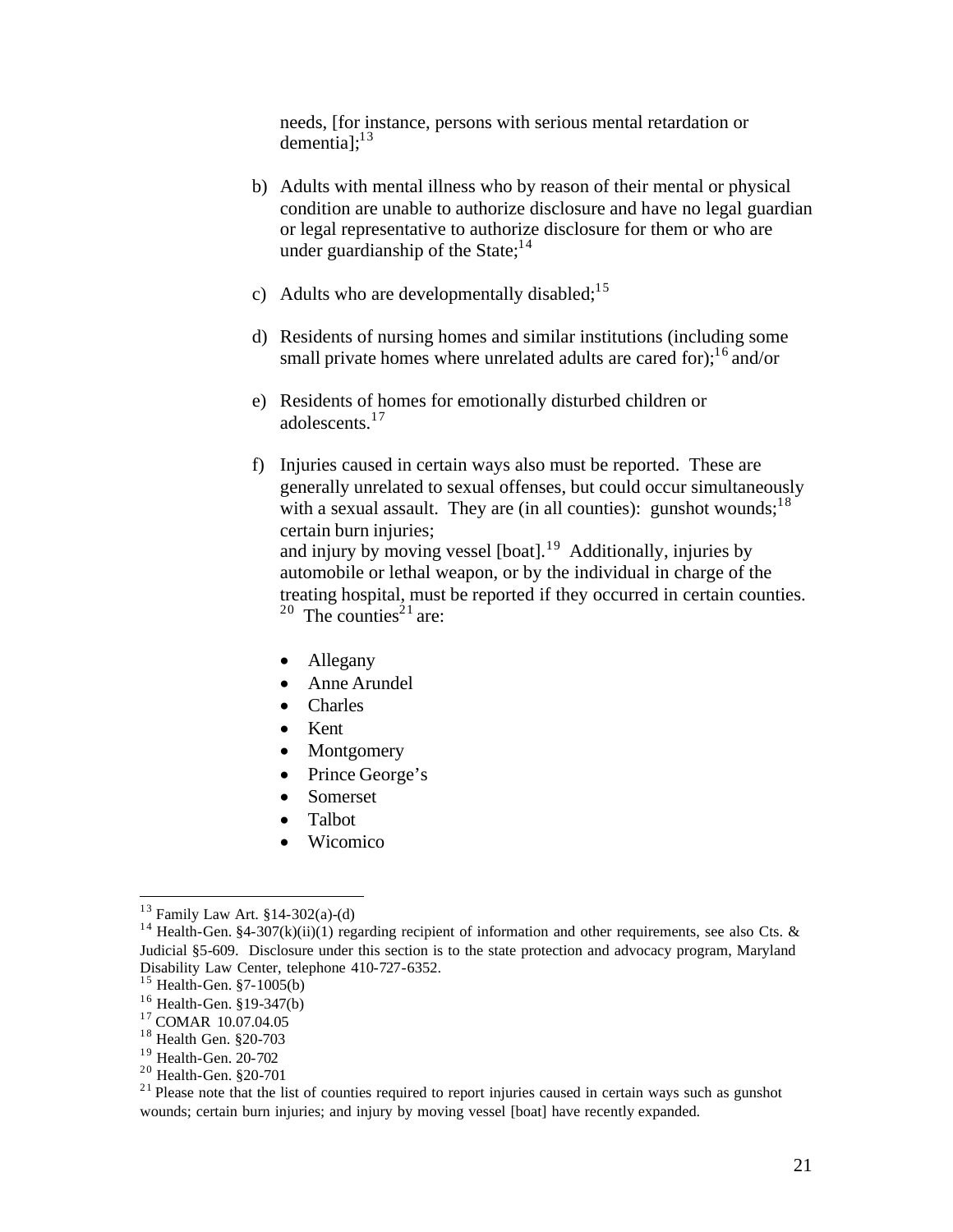- g) Sexual abuse of minors is discussed in detail below.
- 2) Are health care providers, including forensic nurse examiners, *permitted/allowed* to report rape or other sexual offenses to law enforcement or other government agencies when the victim is an adult, has not given permission to report, and does not fall under one of the exceptions listed above?

**NO**, confidentiality must be maintained.

## **B. Child Victims of Sexual Assault or Abuse**

1) Are health care providers, including forensic nurse examiners, *required/mandated* to report rape, other sexual offenses or sexual exploitation when the victim is a child and the *perpetrator is a family member or other caretaker*?

**YES**. When the perpetrator is a family member or other caretaker, the rape, other sexual offenses, or sexual exploitation falls under the legal definition of child sexual abuse that must be reported. The State law defines child "sexual abuse" as "any act that involves sexual molestation or exploitation of a child by a parent or other person who has had permanent or temporary care or custody or responsibility for supervision of a child, or by any household or family member."<sup>22</sup>

2) Are health care providers, including forensic nurse examiners, *required/mandated* to report rape or other sexual offenses when the victim is a child and the *perpetrator is* **NOT** *a family member or other caretaker*?

**NO**. If the perpetrator is **NOT** a family member or other caretaker, then reporting is **NOT** required.

3) Are health care providers, including forensic nurse examiners, *permitted/allowed* to report rape or other sexual offenses when the victim is a child and the *perpetrator is* **NOT** *a family member or other caretaker* and informed consent *has not* been obtained?

**NO**, but they may report with informed consent.

<sup>&</sup>lt;sup>22</sup> Fam.L.Art §5-701(u)(1); see also, § 5-701(b).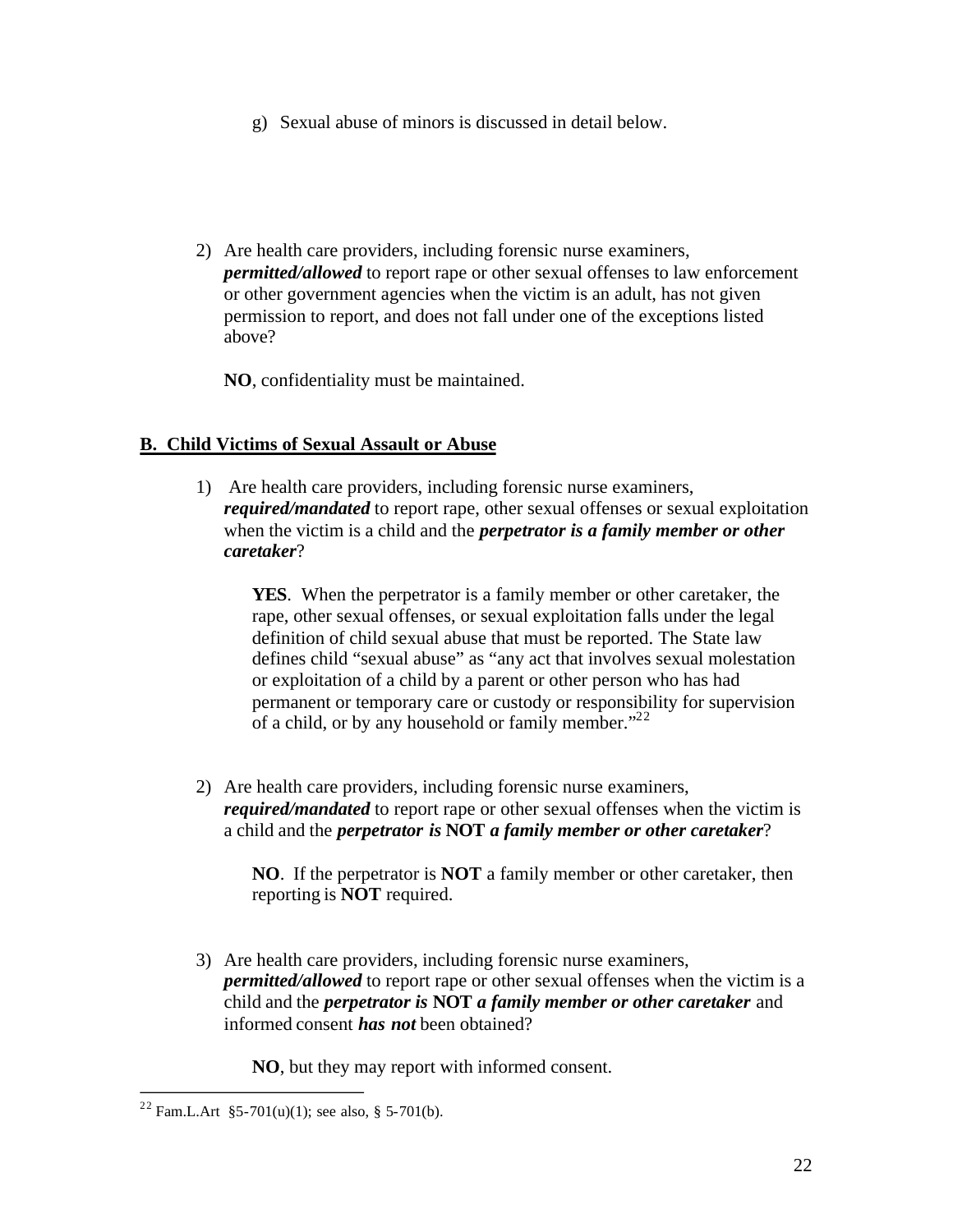4) Are health care providers, including forensic nurse examiners, *required/mandated* to report statutory rape?

> **NO**. If the perpetrator is **NOT** a family member or other caretaker, then the crime does not fall under the mandatory reporting law.

5) Are health care providers, including forensic nurse examiners, *permitted/allowed* to report statutory rape if informed consent *has not* been obtained?

**NO**. Confidentiality must be maintained.

6) Are health care providers, including forensic nurse examiners, *permitted/allowed* to notify parents, guardians or caretakers of minor patients if informed consent from the minor *has not* been obtained?

**YES**. Health care providers, including forensic nurse examiners, are *allowed* to notify parents, guardians or caretakers, but are *not required* to notify them.<sup>23</sup>

#### **IN-DEPTH DISCUSSION**

This section repeats the information above with more detailed discussion and legal authorities.

#### **A. Adult Victims of Sexual Assault**

In 1989, the Maryland Attorney General examined the question of whether health care professionals may report that an adult patient had been raped or sexually assaulted over the patient's objections. Based on both law and ethics, the Attorney General issued an opinion that they may **NOT**. 24 There were however, several exceptions to this general principle. Certain statutes require health care professionals to breach confidentiality and report abuse, including sexual assault. $^{25}$ 

Sexual assaults committed against any of the following individuals are *required* to be reported:

<sup>&</sup>lt;sup>23</sup> Medical personnel may NOT, however, notify parents, guardians or caretakers regarding a minor's abortion.

<sup>24 74</sup> Op.Att'y Gen. 128 (1989).

 $25$  The term "sexual assault" is used generically to refer to all sex crimes, including rape, sexual offenses, etc.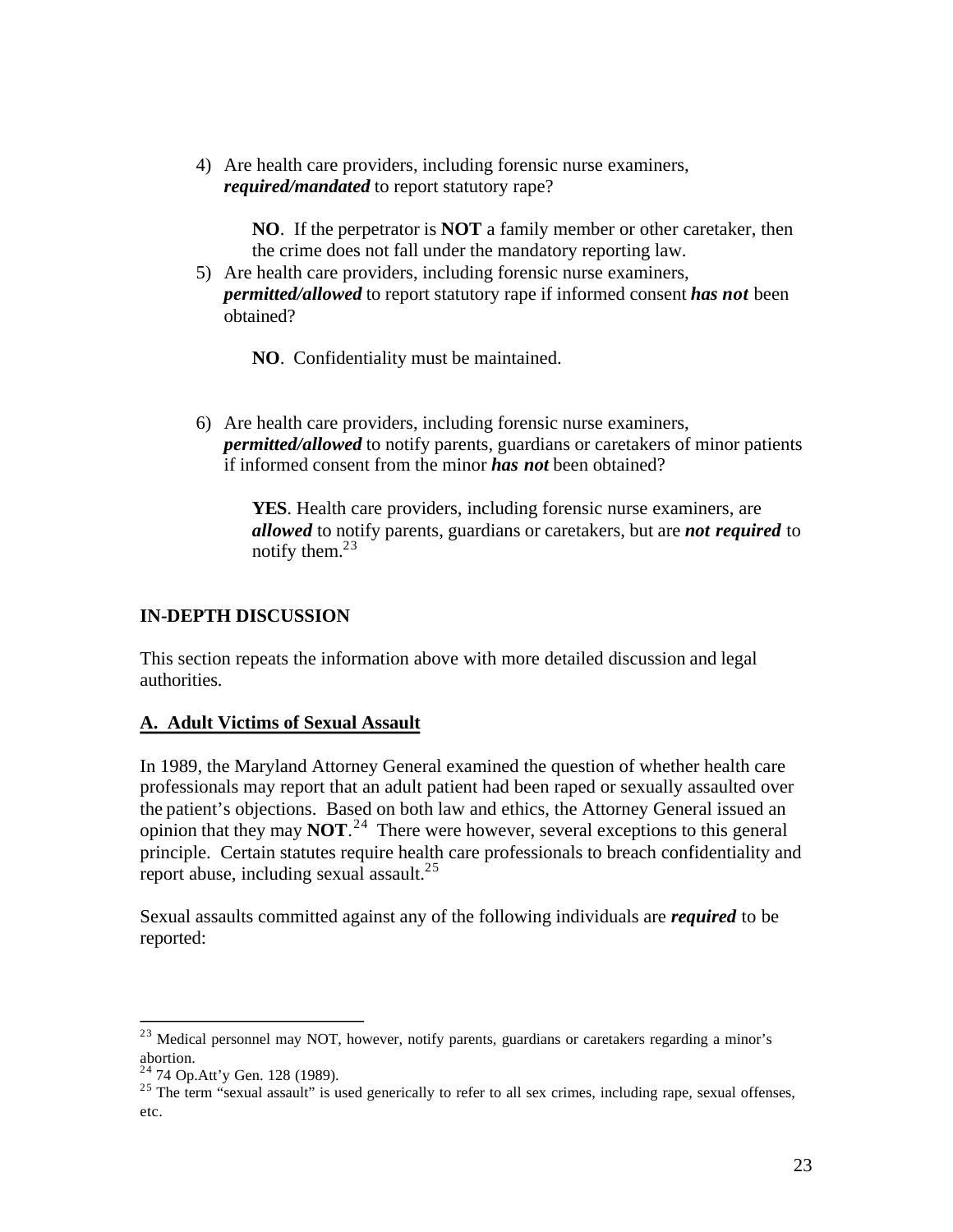- a) Adults who fall under the legal definition of "vulnerable adult," meaning an adult who lacks the capacity to care for her or his daily needs, [for instance, persons with serious mental retardation or demential; $^{26}$
- b) Adults with mental illness who by reason of their mental or physical condition are unable to authorize disclosure and have no legal guardian or legal representative to authorize disclosure for them or who are under guardianship of the State; $^{27}$
- c) Adults who are developmentally disabled;  $28$
- d) Residents of nursing homes and similar institutions (including some small private homes where unrelated adults are cared for $;^{29}$  and/or
- e) Residents of homes for emotionally disturbed children or adolescents.<sup>30</sup>
- f) Injuries caused in certain ways also must be reported. These are generally unrelated to sexual offenses, but could occur simultaneously with a sexual assault. They are (in all counties): gunshot wounds; $31$  certain burn injuries; and injury by moving vessel [boat].<sup>32</sup> Additionally, injuries by automobile or lethal weapon, or by the individual in charge of the treating hospital, must be reported if they occurred in certain counties.  $33$  The counties<sup>34</sup> are:
	-
	- Allegeny
	- Anne Arundel
	- · Charles
	- · Kent
	- **Montgomery**
	- Prince George's
	- Somerset
	- · Talbot
	- **Wicomico**

31 Health Gen. §20-703

33 Health-Gen. §20-701

<sup>34</sup> Please note that the list of counties required to report injuries caused in certain ways such as gunshot wounds; certain burn injuries; and injury by moving vessel [boat] have recently expanded.

<sup>&</sup>lt;sup>26</sup> Family Law Art.  $$14-302(a)-(d)$ 

<sup>&</sup>lt;sup>27</sup> Health-Gen. §4-307(k)(ii)(1) regarding recipient of information and other requirements, see also Cts. & Judicial §5-609. Disclosure under this section is to the state protection and advocacy program, Maryland Disability Law Center, 410-727-6352.

<sup>28</sup> Health-Gen. §7-1005(b)

 $29$  Health-Gen.  $\S 19-347(b)$ 

<sup>30</sup> COMAR 10.07.04.05

<sup>32</sup> Health-Gen. 20-702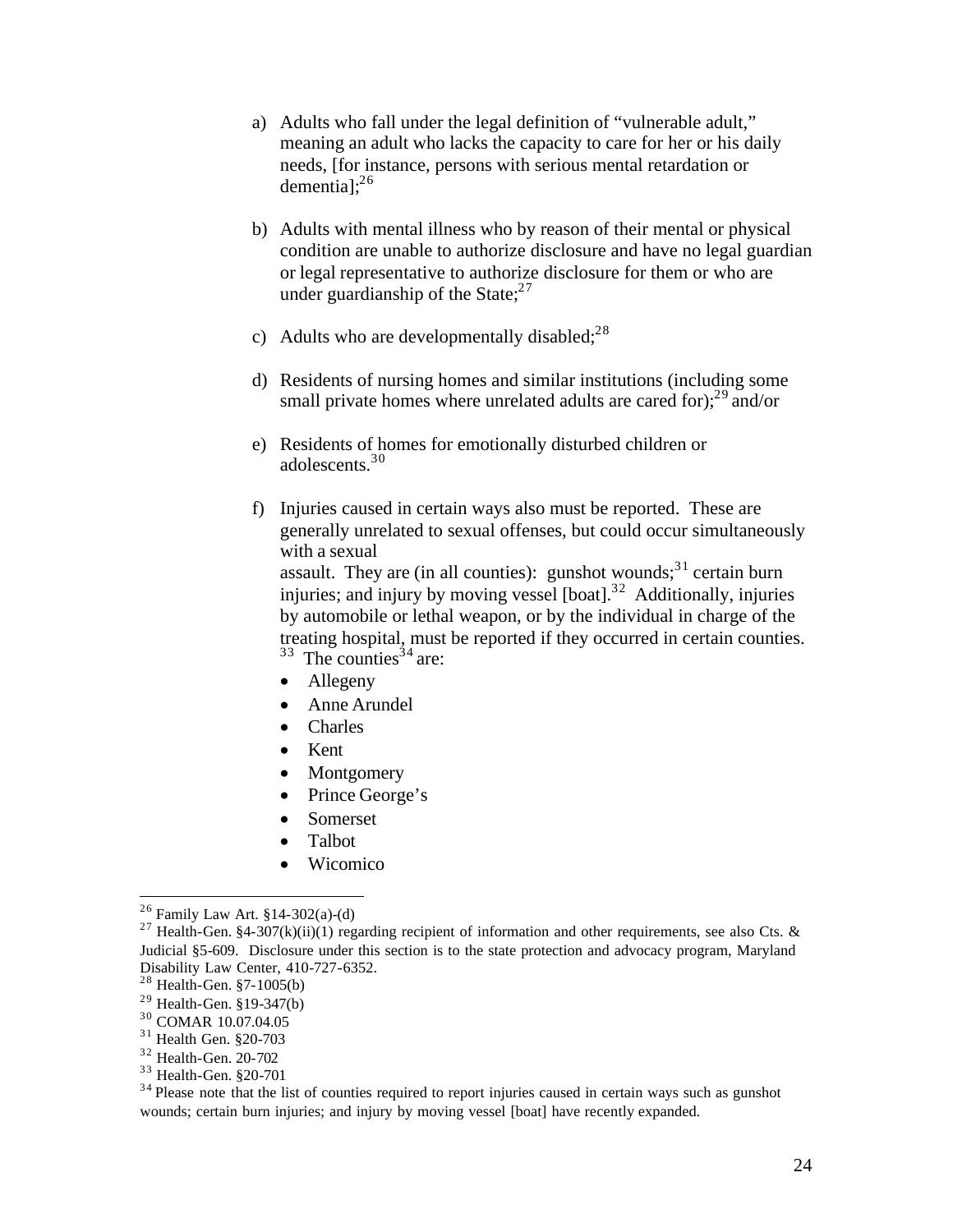If an adult is sexually assaulted and does not fall under one of these exceptions, a health care provider **MAY NOT** breach confidentiality and report the assault without the patient's informed consent.

#### *Confidentiality & Privilege*

Communications between health care providers and their adult patients are generally *confidential*. The source of this principle is found in state and federal law and professional ethics. In Maryland, communications with certain health-care professionals are also *privileged*. This includes communications between patients/clients and psychiatrists and psychologists,  $35$  psychiatric-mental health nursing specialists,  $36$  and licensed social workers.<sup>37</sup>*Privilege* relates to whether a professional may testify about communications with a patient or client. *Confidentiality* prevents health care providers from sharing information out of court and is conceptually separate from privilege. However, the Court of Special Appeals has found that if a communication is legally privileged, it also must be held confidential and could only be revealed with the patient's permission.38

Maryland does not create a privilege for other professions. For example, there is no general privilege between doctors and patients<sup>39</sup>. However, doctors, nurses, and other health

professionals work under ethical codes that prohibit disclosure of confidential health information, *see, e.g.*, the American Medical Association's Principal's of Medical Ethics, "A physician shall respect the rights of patients, colleagues and of other health professionals and shall safeguard patient confidences and privacy within the constraints of the law;" American Nurses Association Code of Ethics, "The nurse safeguards the client's right to privacy by judiciously protecting information of a confidential nature."

Complicating matters further, there are separate rules regarding medical *records*. A patient's medical records must be kept confidential and may not be disclosed unless otherwise provided in the law or at the patient's direction.<sup>40</sup> Some sexual assault evidence collection kits are not considered records. Regulations provide that if the Maryland State Police sexual assault kit is used to collect items of evidence, the evidence shall be submitted (and thereby disclosed) to the State Police Crime Laboratory.<sup>41</sup> Providers should consult with their own attorneys if a victim wishes to consent to the collection of evidence, but not to its submission to law enforcement.

<sup>35</sup> Cts. & Jud. §9-109

<sup>36</sup> Cts. & Jud. §9-109.1

<sup>37</sup> Cts. & Jud. §9-121

<sup>38</sup>*Shaw v. Glickman*, 45 Md. App. 718, cert. denied 288 Md. 742 (1980)

<sup>39</sup>*Butler-Tulio v. Scroggins*, 139 Md. App. 122 (2001)

 $40$  Health-General §4-302(a)

<sup>41</sup> COMAR 10.12.02.03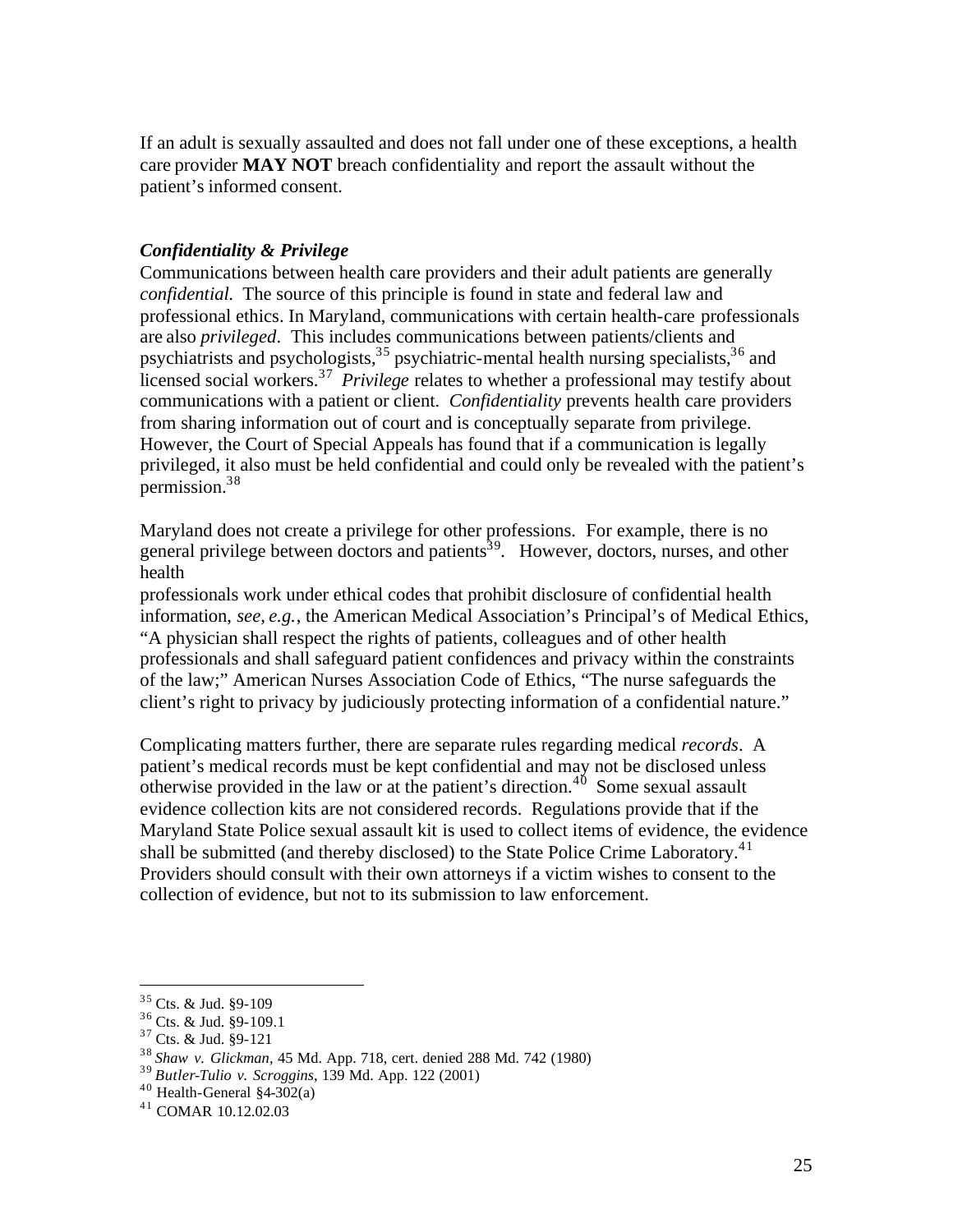#### *Confidentiality and HIPAA*

A recent federal law, the Health Insurance Portability Accountability  $Act^{42}$  (HIPAA), has strengthened privacy protections for patients' health information. HIPAA applies only to "covered entities," namely health plans, health care clearinghouses, and health care providers who transmit any health information in electronic form in connection with a transaction covered

by what is known as the "Privacy Rule." 43 A full description of HIPAA and the Privacy Rule is beyond the scope of this memorandum. However, forensic nurse examiners typically work in hospitals and clinics. These types of health care providers would generally qualify as covered entities under the Privacy Rule, and MCASA may wish to provide education regarding HIPAA's privacy protections as applied to victims of sexual assault.

Under HIPAA, providers still must breach confidentiality and report sexual abuse where required by statute (see exceptions to confidentiality as listed (a)-(f) above), however, other breaches of confidentiality are *prohibited unless the patient permits the disclosure*. Penalties for knowing disclosure of a patient's personally identifiable health information without permission are up to a \$50,000 fine, up to one year imprisonment, or both; if the offense is committed under false pretenses, the penalties increase to up to a \$100,000 fine, up to 5 years in prison, or both; and if the offense is committed with the intent to sell, transfer or use the information for commercial

gain, personal gain, or malicious harm, the penalties are up to \$250,000 fine, up to 10 vears in prison, or both. $44$ 

The U.S. Department of Health and Human Services (HHS) has provided further guidance regarding HIPAA's Privacy Rule and disclosure to law enforcement. Sexual assault was not

specifically addressed, but domestic violence was. HHS noted that "under most circumstances, the Privacy Rule requires covered entities to obtain permission from persons who have been the victim of domestic violence or abuse before disclosing information about them to law enforcement." $\frac{45}{4}$  Again, health care providers must obtain an adult victim's permission to disclose unless the circumstances fall under one of the statutory exceptions listed above (a)-(f).

There has been significant confusion regarding reporting domestic violence under HIPAA. HIPAA allows states with mandatory reporting of domestic violence to continue to mandate reporting. Maryland *does NOT* mandate reporting of domestic violence and HIPAA *does NOT* change this. Therefore, for example, when a wife presents at hospital and reports that she has been raped or otherwise assaulted by her husband, HIPAA *does NOT* require reporting. In Maryland, HIPPA requires the patient's permission before

<sup>42</sup> P.L. 104-191, August 21, 1996

<sup>43</sup> For text of Privacy Rule, see http://www.hhs.gov/ocr/hipaa/privruletxt.txt

<sup>44</sup> HIPAA, P.L. 104-191, §1177

<sup>45</sup> See, http://www.hhs.gov/ocr/hipaa, Questions and Answers, Answer ID 349, Disclosures for Law Enforcement Purposes.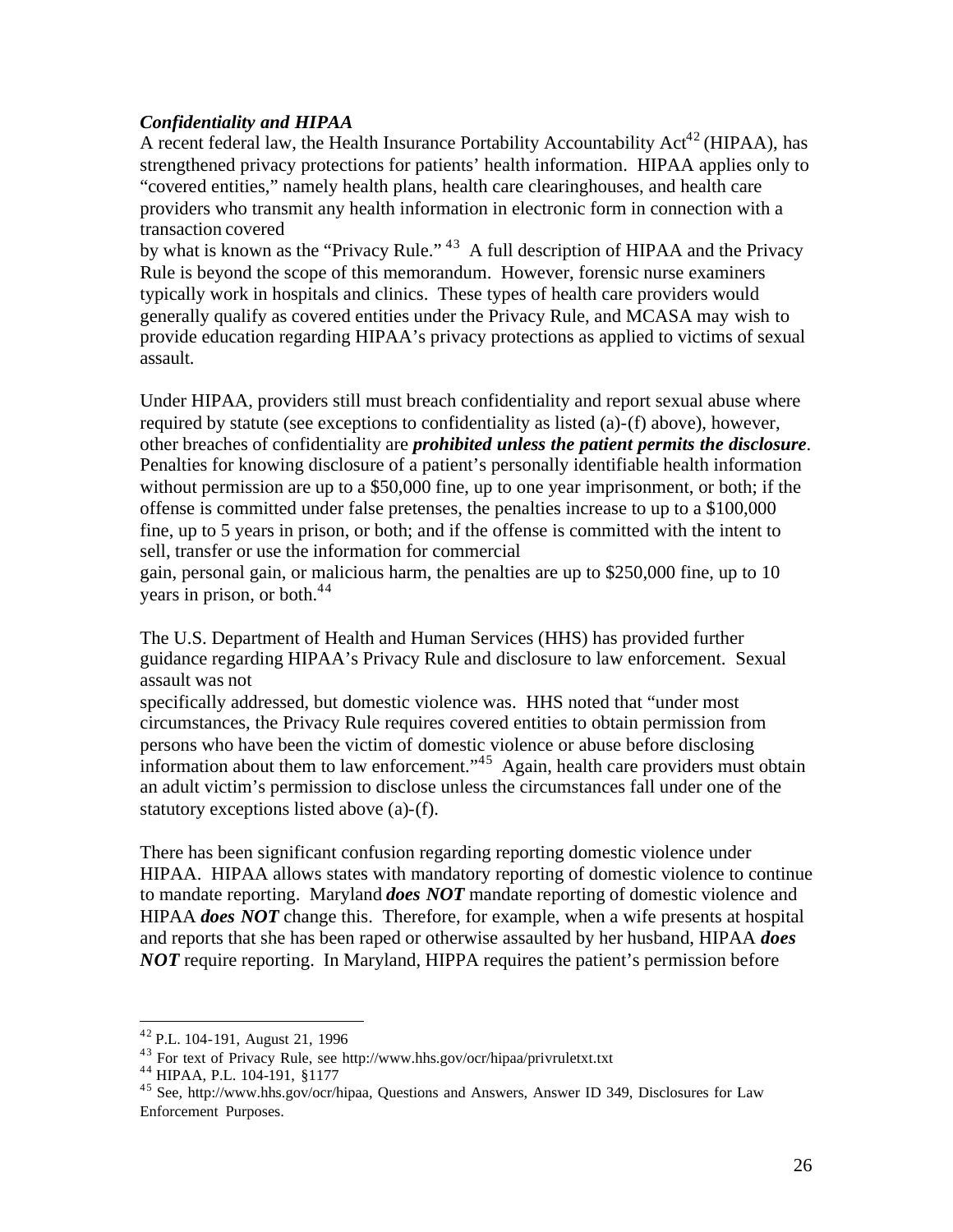disclosure may occur. Again, this may be an area for MCASA to provide education to hospitals and other health care providers covered by HIPAA.

#### **B. Child Victims of Sexual Assault**

As discussed above, confidentiality is the general rule for health care providers working with victims of sexual assault. When the victim is a minor, however, there are complicated rules governing when confidentiality must be breached and the assault or abuse must be reported to law enforcement and the Department of Social Services.

#### *Mandated Reporter Law*

Health practitioners, including forensic nurse examiners, are *required/mandated* to report rape or other sexual offenses when the victim is a child and the *perpetrator is a family member or other caretaker*. The Maryland Family Law Article requires each health practitioner [including a nurse], police officer, educator or human services worker, acting in a professional capacity, to report abuse or neglect of a child. This is generally referred to as the "mandated reporter" law. <sup>46</sup>

Nurses and other professionals covered under the mandated reporter law must orally report abuse to the local department of social services (DSS) or to the appropriate law enforcement agency if they have "reason to believe" the abuse occurred. Nurses who are acting as a staff member of certain institutions<sup>47</sup> must also report the abuse to the head of the agency. In addition to the oral report, the nurse or other professional must send a written report to DSS within 48 hours, with a copy to the local State's Attorney.<sup>48</sup>

The types of child sexual abuse triggering the mandated reporting law are defined in several related sections of the Family Law Article. As an initial matter, a child is a person under 18 years old<sup>49</sup> and "sexual abuse of a child" must be reported "whether physical injuries are sustained or not." 50 Sexual abuse is defined by Family Law as "any act that involves sexual molestation or exploitation of a child by a parent or other person who has had permanent or temporary care or custody or responsibility for supervision of a child, or by any household or family member."  $51^\circ$  Also per this statute, sexual abuse includes incest, rape, sexual offenses in any degree, sodomy, and unnatural or perverted sexual practices.<sup>52</sup> Each of these crimes are defined by statute themselves. However, the language "sexual molestation or exploitation" suggests that "sexual abuse" also includes a broader set of sexual acts. Exploitation would include, for instance, using a child in

<sup>46</sup> Fam.L.Art. § 5-704; Maryland also imposes a general reporting requirement on all persons to report suspected child abuse. Fam.L.Art. § 5-705

 $47$  These institutions are a hospital, public health agency, child care institution, juvenile detention center, school, or similar institution.

<sup>48</sup> Fam.L.Art. §5-704(b)

<sup>49</sup> Fam.L.Art. §5-701(d)

 $50$  Fam.L.Art.§5-701(b)(2)

 $51$  Fam.L.Art §5-701(u)(1)

 $52$  Fam.L.Art §5-701(u)(2)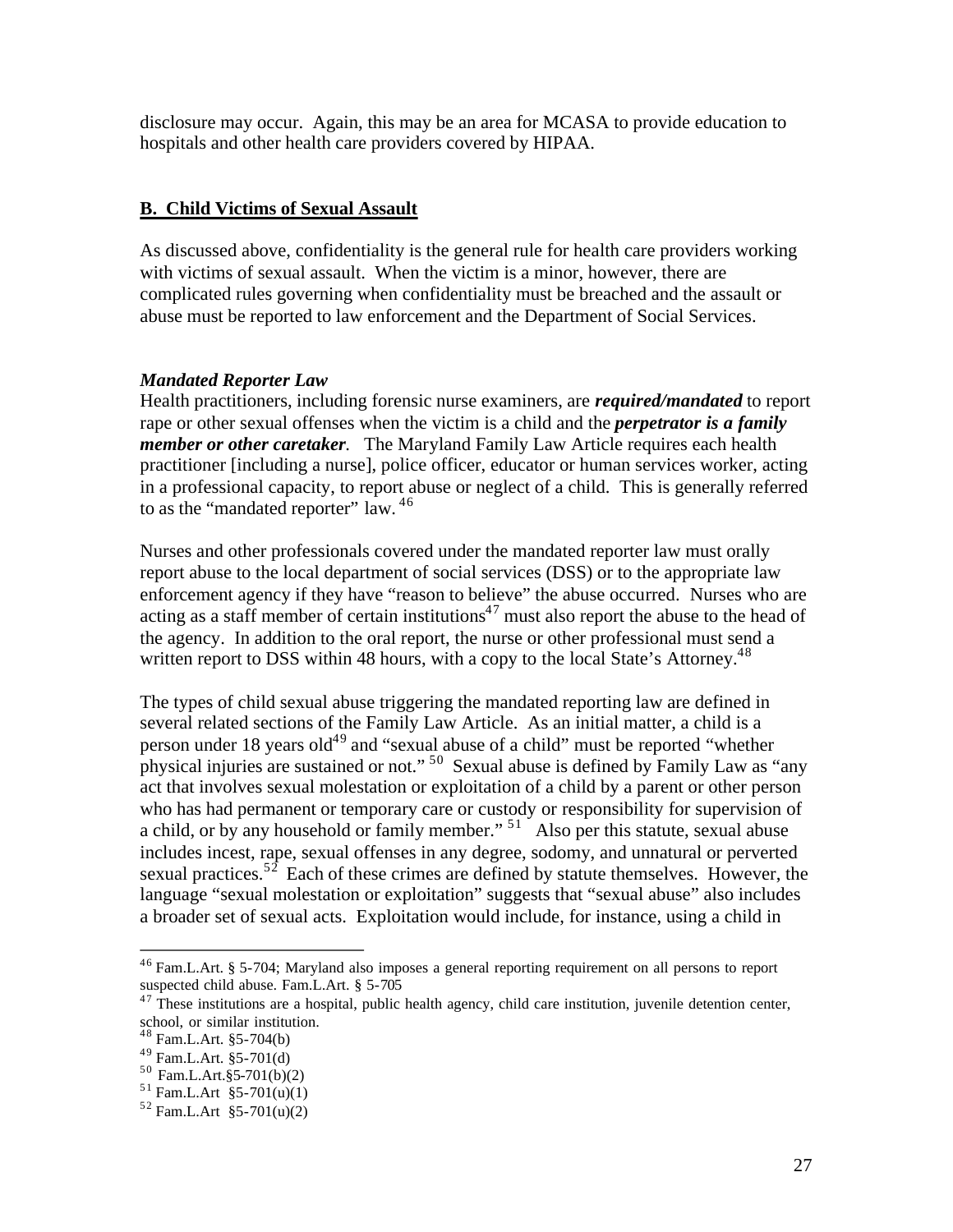pornography. Again, however, the acts must have been committed by a family member or other caretaker to trigger mandatory reporting.

Reportable child sexual abuse *does not* include abuse by someone other than "a parent or other person who has had permanent or temporary care or custody or responsibility for supervision of a child, or by any household or family member." This does not mean reporting is forbidden, but it does mean *informed consent is required* before a report can be made.<sup>53</sup>

If a parent is acting as the personal representative of a minor child (for instance, when a mother brings her daughter to the hospital because of suspected child sexual abuse by a stranger), then the parent may consent to reporting to the police. However, there are three situations where a parent *would not* have the authority to consent to reporting:

- a. When the minor is the one who consents to care and the consent of the parent is not required under Maryland law (see further discussion, below);
- b. When the minor obtains care at the direction of a court or a person appointed by the court; and/or
- c. When the parent has agreed that the minor and health care provider may have a confidential relationship.

Regarding the first exception (i.e. when the minor has the authority to consent to treatment), the provisions of Maryland's Minor Consent Act,  $54$  permit minors to consent to treatment for a variety of health issues, including venereal disease, pregnancy, contraception, rape and sexual offenses.<sup>55</sup> Minors receiving treatment pursuant to these laws would have to give permission themselves in order for a health care provider to report a sexual assault *if the perpetrator was* **NOT** "a parent or other person who has had permanent or temporary care or custody or responsibility for supervision of a child, or by any household or family member." If the perpetrator *did* fall under that category (i.e., the

<sup>&</sup>lt;sup>53</sup> Informed consent is an established concept in medical ethics and requires that patients be provided with information about the risks and benefits of actions proposed by health care providers and information about alternatives to those actions. Patients must then be permitted to make their own choices about which actions to pursue. See, e.g., T. Beauchamp and J. Childress, "The Principle of Autonomy," in Principles of Biomedical Ethics 63 (1979); generally, Medical Ethics: A Clinical Textbook and Reference for the Health Care Professions, (N. Abrams and M.D. Buckner, eds., 1983). Case law in Maryland has discussed the concept of informed consent for medical procedures as including a patient's willing uncoerced acceptance [consent] after adequate disclosure of the nature of the intervention, its risks and benefits, as well as disclosure of alternatives with their risks and benefits. *Bankert by Bankert v. U.S.*, 937 F.Supp. 1169 (D.Md. 1996); see also, *Sard v. Hardy*, 281 Md. 432 (1977). See text, above, regarding when minors have the right to make their own choices.

<sup>54</sup> Health-General, §20-102

<sup>&</sup>lt;sup>55</sup> A minor is a person under 18 years of age; there is no other age limit contained in the Minor Consent Act. Another law, Health-General §20-104, also allows minors age 16 and older to consent to treatment for mental or emotional disorders by a physician, psychologist, or clinic.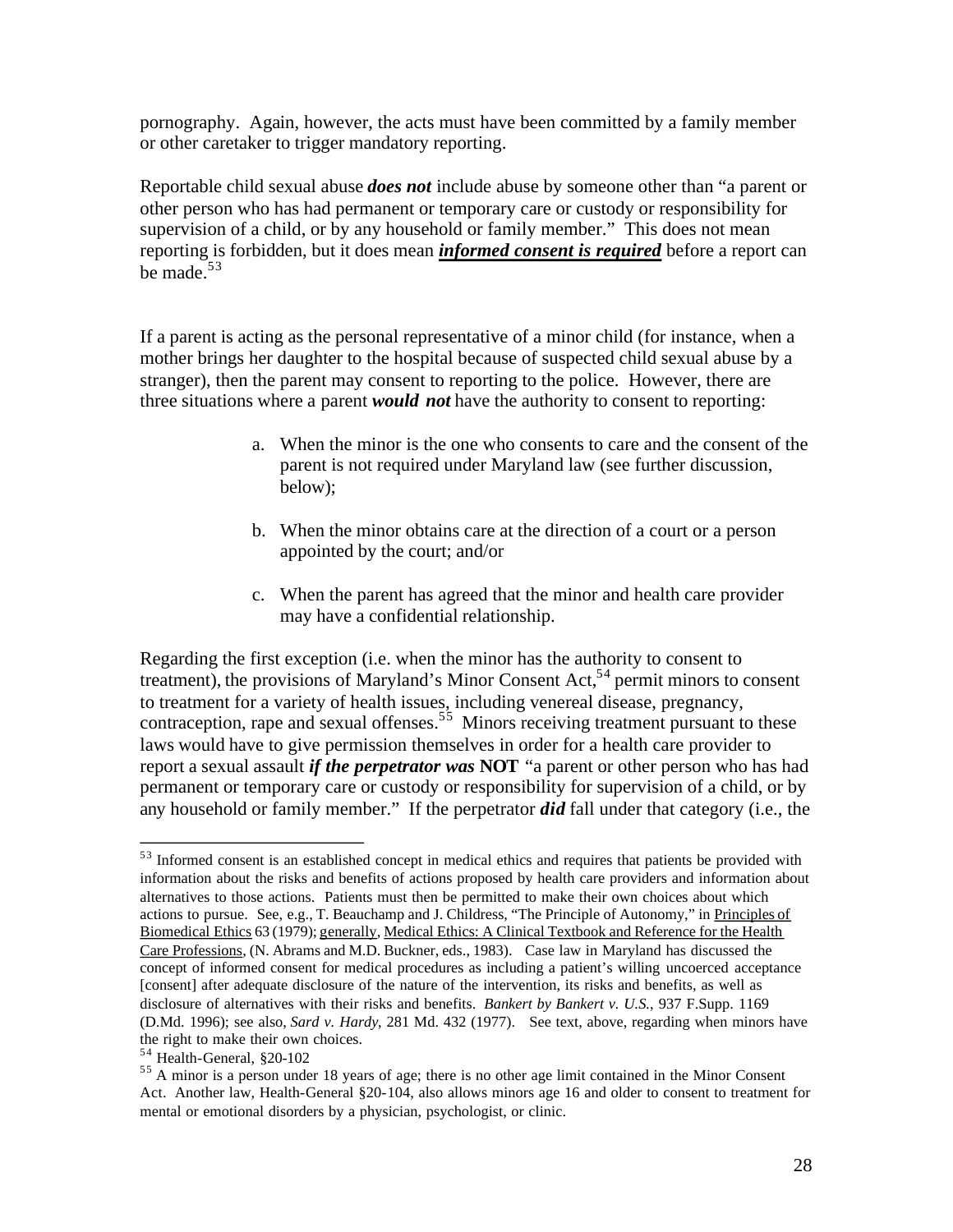parent or other caretaker was the perpetrator), sexual abuse *must be* reported - even if the victim objects.

#### *Parental Notification*

The Minor Consent Act permits, but *does not require*, attending physicians, psychologists, and, upon their direction, their staff, to inform parents, step-parents, guardians, and custodians of information about treatment needed or consented to by the minor. (There is an exception: information about a minor's abortion may NOT be disclosed when the minor is legally permitted to consent to the procedure herself.)<sup>56</sup> HIPAA does not change this. Confidential information about a minor may still be disclosed to these caretakers, even over the minor's objections. *Disclosure is not required*, however. If disclosure to the parent/guardian is made, the parent/guardian may choose to report the crime – parents/guardians are not required to maintain confidentiality.

HIPAA also permits health care providers to refuse to treat a parent as a child's "personal representative" (i.e. the person who may receive information and consent on behalf of the minor)

if the provider reasonably believes that this could endanger the child. Providers confronted with this situation should consult with their attorney.

#### *Statutory Rape*

"Statutory Rape" is not a term used in Maryland's criminal law, but is a generic term for prohibitions on certain sexual acts based on a person's age. Maryland's criminal law has age-based sexual crimes; they are found in sections of the second degree rape law and second, third and forth degree sexual offenses.  $57$  Each of these offenses include prohibition of certain

sexual conduct with persons under age 16 even if the minor consented. The available penalties and what is prohibited vary with the age of both parties and the acts themselves.58

In any event, these "statutory" provisions are part of Maryland's criminal law and separate from the legal definition of "child sexual abuse" triggering mandatory reporting. A "statutory rape" or other age-based sexual offense, by itself, *does not* trigger the

<sup>56</sup> Health-General, § 20-103

 $57$  It is a second degree rape or sexual offense to have sexual intercourse or commit a sexual act (oral or anal sex, or vaginal or anal penetration with an object) with a person under 14 if the person committing the act is at least 4 years older than the victim, Criminal Law Article §3-304, 3-305; a person is guilty of a sexual offense in the  $3<sup>rd</sup>$  degree if the person engages in vaginal intercourse or a sexual act (oral or anal sex, or vaginal or anal penetration with an object) with another person who is 14 or 15 years old when the perpetrator is at least 21 years old, Criminal Law Article §3-307; 4th degree sexual offense involves vaginal intercourse between a 14 or 15 year old and a perpetrator who is four or more years older or a sexual act with a 14 or 15 year old, not covered by  $3<sup>rd</sup>$  degree sexual offenses (generally this applies to 18-20 year old perpetrators), Criminal Law Article §3-308.

<sup>58</sup>*Id.* (see previous footnote).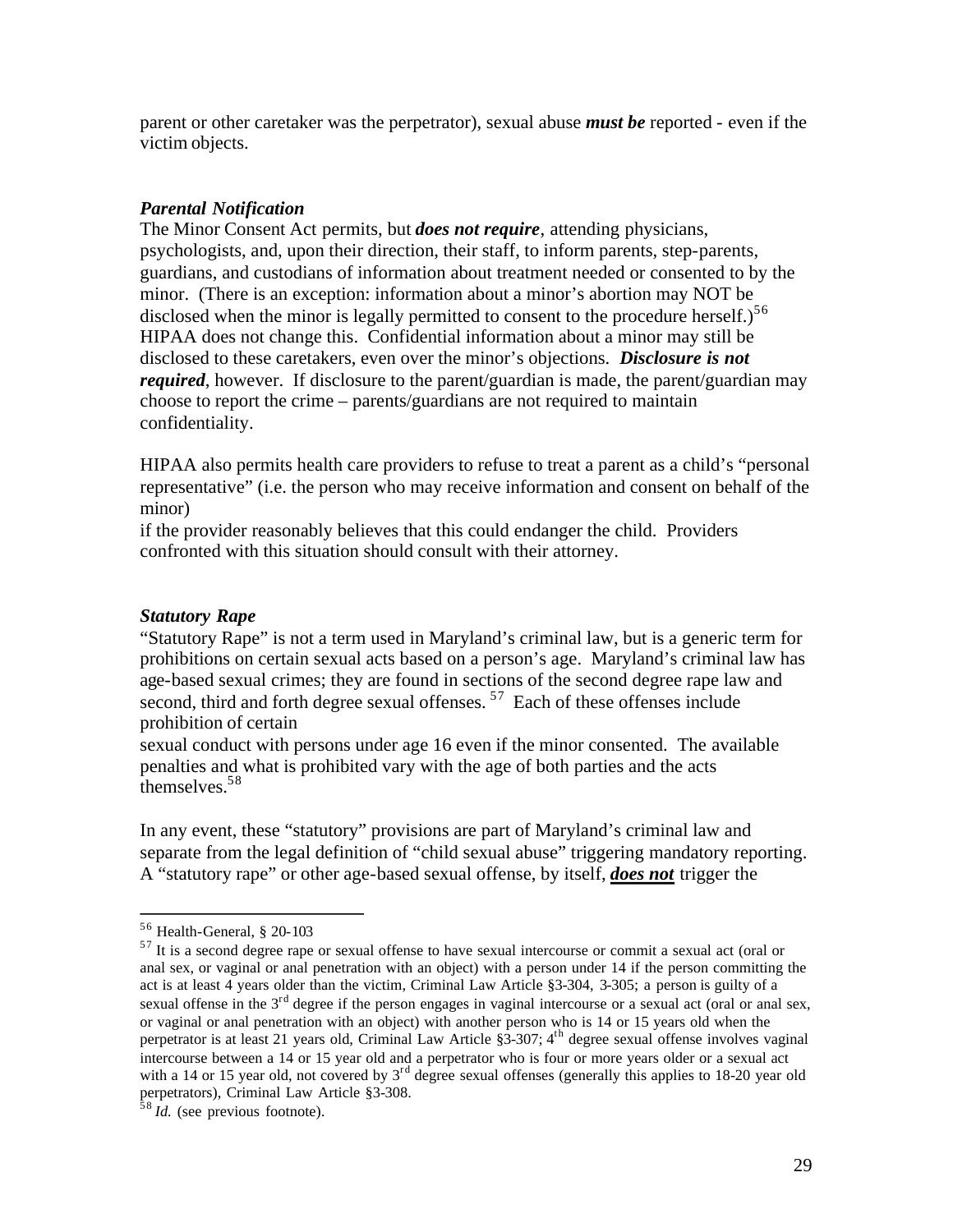mandatory reporting law. Instead, mandated reporters must look to the Family Law Article provisions discussed above, *i.e.*, was the offense committed by a parent or or family member.<sup>59</sup> If so, it must be reported; if not, confidentiality must be maintained.

Prior to the passage of HIPAA, some professionals advised that all potential "statutory rape" cases should be reported to law enforcement. It was suggested that a nurse or other health care professional need not ask a patient the age and relationship of a perpetrator, and that it should be left to the State's Attorneys' offices to determine the age and relationship of the people involved. Without commenting on this position, this type of reporting now appears to be prohibited under HIPAA. HIPPA permits disclosure *only*  where state law affirmatively requires it. Health care providers risk violating this law if they fail to inquire about the relationship between a minor and the person she or he is sexually involved with, and then uses this lack of information as the justification for breaching confidentiality and reporting. Penalties for violating HIPAA include fines and imprisonment and are discussed in more detail above.

Finally, it is useful to note that there would be serious detrimental effects for many minors if the law did require reporting of "statutory" offenses when the perpetrator is not a family or household member or "other person who has had permanent or temporary care or custody or responsibility for supervision of a child."<sup>60</sup> If reporting is mandated, young women and men in sexual relationships with older persons would be discouraged from seeking counseling and reproductive health care. Additionally, this type of reporting would be unlikely to produce much

benefit. These relationships are already prohibited by criminal law and, as discussed above, health care providers have the discretion to inform a minor's parent or guardian regarding treatment. Balancing the risk of harm with potential benefits, violating minors' confidential relationships with counselors and reproductive health care providers by extending the mandatory reporting law would do more harm than good. As a result, amendment of the law is not advised.

## *Neglect*

In a limited number of cases, health care providers may be required to report a parent's neglect if the parent fails to act appropriately in response to a sexual assault against a child. Health care providers, including forensic nurse examiners, are required to report child neglect to the Department of Social Services and, if acting as a staff member of certain institutions,  $61$  to the head of the institution.  $62$ 

"Neglect" is defined as leaving a child unattended or "other failure to give proper care and attention to a child by a parent or other person who has had permanent or temporary

 $59$  Fam.L.Art §5-701(u)(1)

 $^{60}$  Fam.L.Art. §5-701(u)(1)

<sup>&</sup>lt;sup>61</sup> These institutions are a hospital, public health agency, child care institution, juvenile detention center, school, or similar institution.

 $62$  Fam.L.Art. §5-704(a)(ii)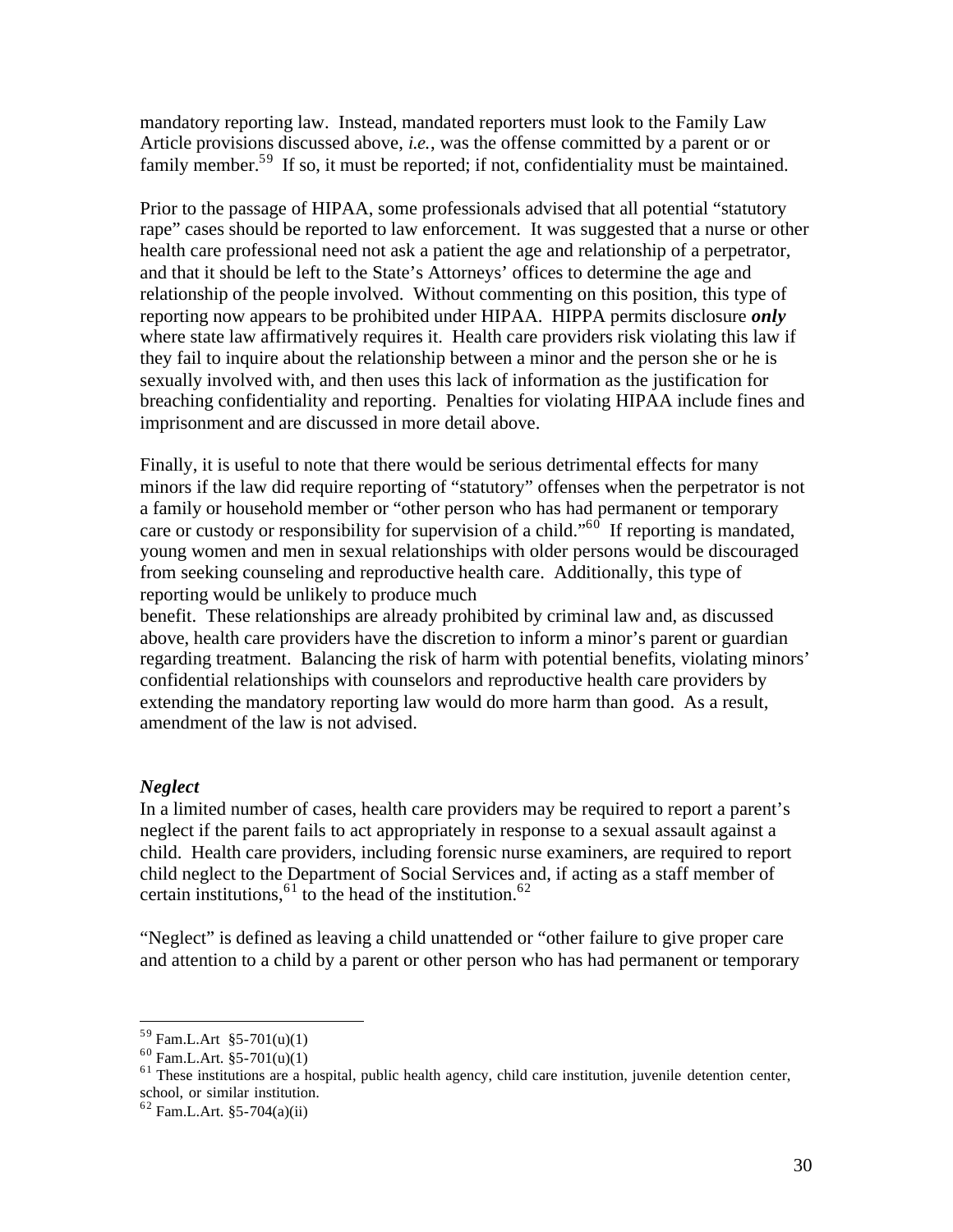care or custody or responsibility for supervision of a child, under circumstances that indicate:

(1) that the child's health or welfare is harmed or placed at substantial risk of harm; or

(2) mental injury to the child or a substantial risk of mental injury."63

Mental injury is "the observable, identifiable, and substantial impairment of a child's mental or psychological ability to function."<sup>64</sup>

This is a high standard. Health professionals considering breaking confidentiality and reporting neglect because of a parent or caretaker's failure to respond to a child's sexual assault should discuss the facts with their own counsel.

 $*$  \* \* \* \*

For more information regarding the contents of this memo, contact MCASA's Sexual Assault Legal Institute at 301-565-2277 or Toll-Free at 877-496-SALI.



Original – 7/2003 Update  $-9/2008$ 

<sup>63</sup> Fam.L.Art. §5-701(p)

 $64 \overline{\$5-701(0)}$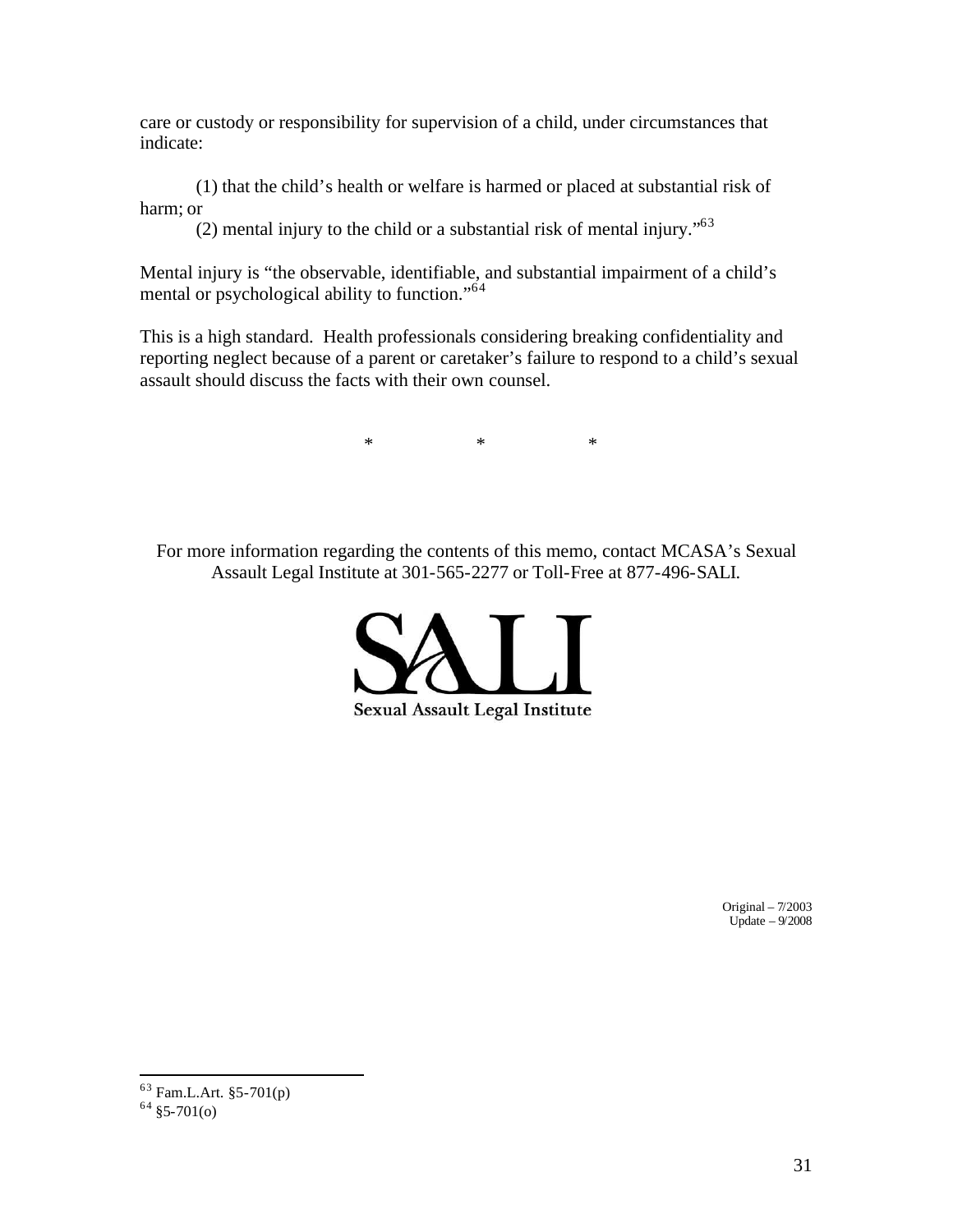<span id="page-31-0"></span>**Oregon Recommended Policy** 



#### **HB 2154 Forensic Enhancement Bill OR Laws Chapters 789 SAVE Fund** July 2007

#### **~Recommended Law Enforcement Policy ~**  For implementation of HB 2154

*The Criminal Justice Committee of the Attorney General's Sexual Assault Task Force, comprised of law enforcement, prosecutors, an advocate, a survivor and representative s from the OSP Forensic Services Division and the Department of Public Safety Standards and Training, developed the following policy for law enforcement agencies to successfully comply with the passage of HB 2154.* 

**HB 2154** was passed in order to eliminate the requirement for law enforcement authorization prior to collection of an Oregon State Police (OSP) Sexual Assault Forensic Evidence (SAFE) Kit and to protect the identity of victims who choose to have a SAFE Kit collected without making a report to law enforcement. Moreover, the passage of HB 2154 will put Oregon in compliance with Federal Violence Against Women funding requirements, thereby ensuring that Oregon continues to be eligible for monies granted to law enforcement agencies, prosecutors' offices, the courts and training programs.

#### **Law Enforcement Recommended Policy**

- I. Law enforcement agencies are responsible for maintaining chain of evidence for ALL SAFE Kits and associated evidence for victims of sexual assault collected by medical facilities.
- II. SAFE Kits should be retrieved within 2 hours of receiving a call from the medical facility.
- III. The law enforcement agency whose jurisdiction includes the medical facility where the SAFE Kit and other evidence were collected is the primary responder.
- IV. SAFE Kits, where the identity of the victim is unknown, will need to be assigned a case number and entered into evidence. Methods such as Jane Doe reporting, citizen contact, suspicious incident or sexual offense can be utilized for generating a case number.
- V. The SAFE Kit number should be used as a reference to ensure that victims who choose to report the assault are able to have their evidence readily retrieved using t he numbers they were provided with by the medical facility.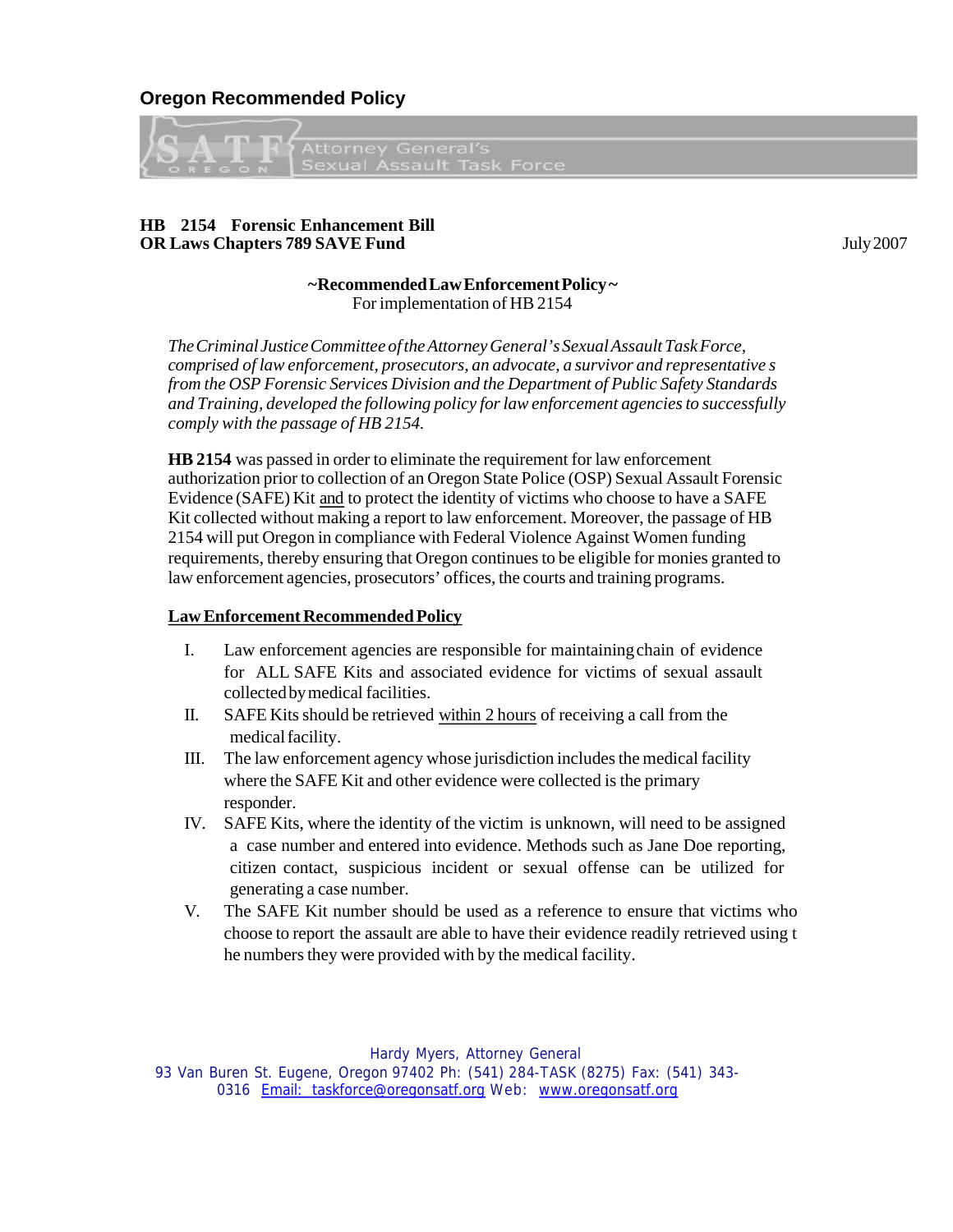- VI. SAFE Kits and other evidence collected for victims whose identity is unknown should be maintained in the same manner as other SAFE Kits and evidence.
	- a. SAFE Kits collected for victims whose identity is unknown should not be opened until or unless the victim reports the assault. Opening SAFE Kits will compromise the admissibility of evidence for the purpose of prosecution.

VII. SAFE Kits where the identity of the victim is unknown must be kept by law enforcement

for a period of at least six months (180 days).

a. With the passage of HB 2153, the Statute of Limitations for Rape I and II, Sodomy I and II, Unlawful Sexual Penetration I and II and Sex Abuse I have been increased to 25 years when the DNA evidence of a suspect has been collected. Law enforcement agencies are therefore encouraged to maintain SAFE Kits and other evidence for 25 years.

SAFE Kits and other evidence are the property of the criminal justice system. Law enforcement is responsible for the retrieval and storage of ALL evidence, including SAFE Kits.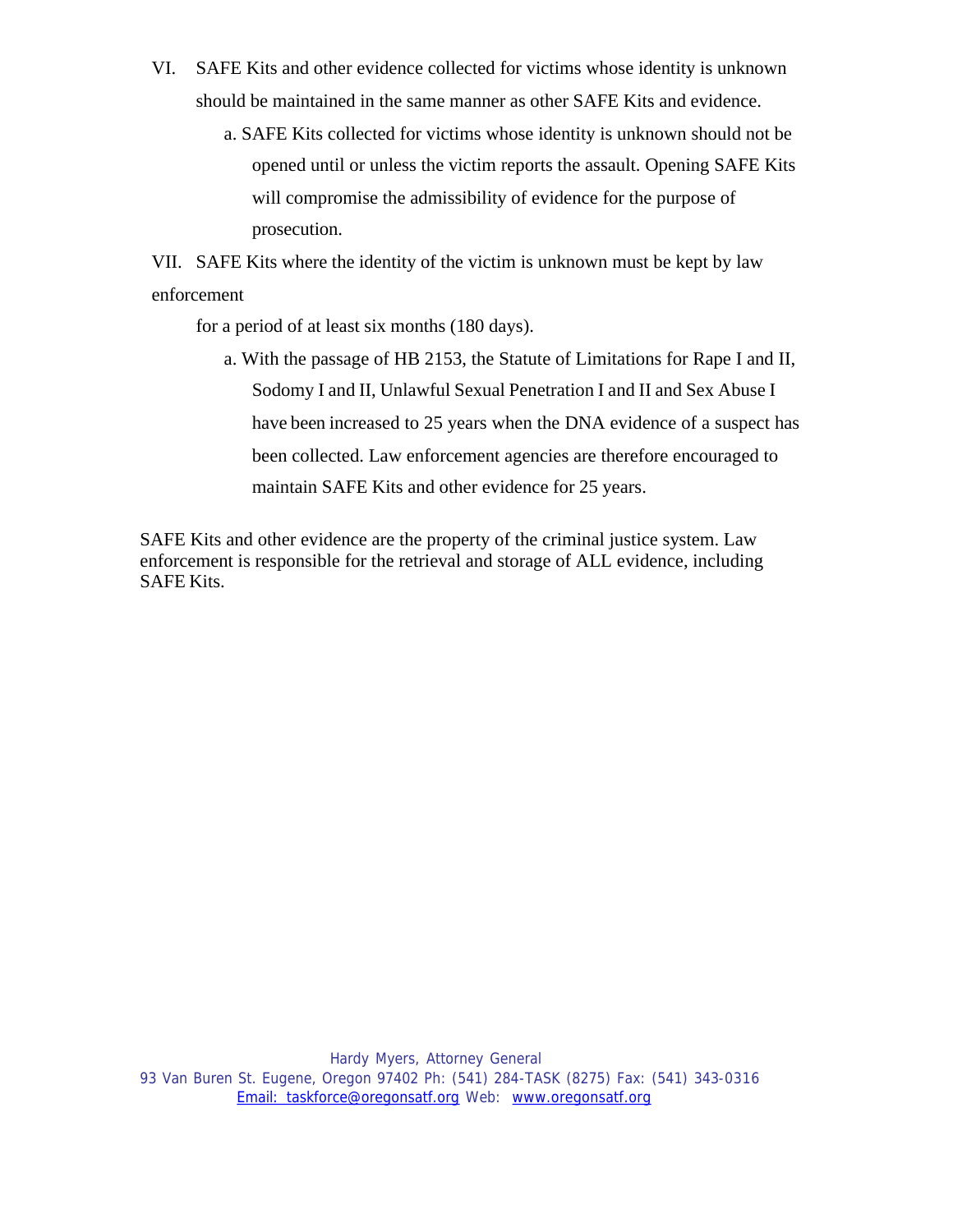

## **HB 2154 - Forensic Enhancement Bill OR Laws Chapters 789 - SAVE Fund** July 2007

## **~Recommended Medical Facility Policy ~**  For implementation of HB 2154

*The Medical Forensic Committee of the Attorney General's Sexual Assault Task Force, comprised of registered nurses, forensic specialists, Sexual Assault Nurse Examiners (SANEs), physicians, public health representatives and an advocate, developed the following policy for medical facilities to successfully comply with the passage of HB 2154.* 

**HB 2154** was passed in order to eliminate the requirement for law enforcement authorization prior to collection of an Oregon State Police (OSP) Sexual Assault Forensic Evidence (SAFE) Kit and to protect the identity of victims who choose to have a SAFE Kit collected without making a report to law enforcement. Moreover, the passage of HB 2154 will put Oregon in compliance with Federal Violence Against Women funding requirements, thereby ensuring that Oregon continues to be eligible for monies granted to law enforcement agencies, prosecutors' offices, the courts and training programs.

## **Medical Facility Recommended Policy**

- I. Medical facilities are required to offer victims of sexual assault a complete medical assessment (medical exam, SAFE Kit collection, STI prophylaxis and EC prophylaxis) to all victims who present within84 hours post assault, regardless of whether they choose to report the assault to law enforcement. Law enforcement authorization for SAFE Kit collection is NOT required.
- II. Medical facilities shall collect SAFE Kits and maintain records in a manner that protects the identity of the victim.
	- a. The SAFE Kit number, located on the outside of the OSP SAFE Kit, shall be recorded in the medical/patient record.
	- b. The name of the victim shall NOT be recorded on the outside of the OSP SAFE Kit envelope.
	- c. Consent forms to be signed by the victim shall clearly specify whether the SAFE Kit and other evidence collected will be turned over to law enforcement for 'investigation purposes' or for 'storage only'.

Hardy Myers, Attorney General

93 Van Buren St. Eugene, Oregon 97402 Ph: (541) 284-TASK (8275) Fax: (541) 343-0316 Email: taskforce@oregonsatf.org Web: [www.oregonsatf.org](http://www.oregonsatf.org/)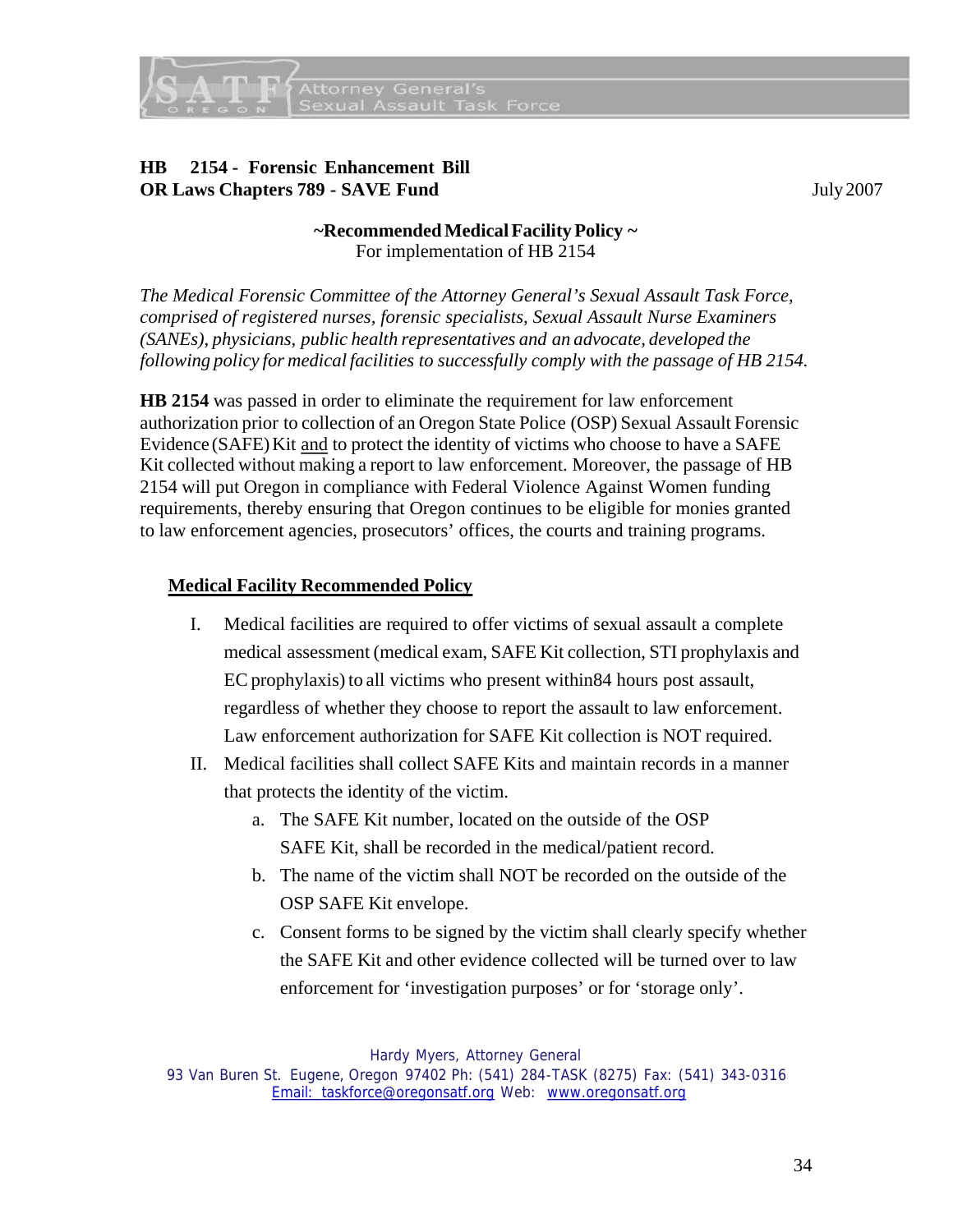- III. Medical facilities shall provide information to non-reporting victims that includes:
	- a. The SAFE Kit Number
	- b. Date of the exam
	- c. Law enforcement agency who received the SAFE Kit and other evidence
	- d. Name and location of the medical facility where exam was conducted
	- e. Six month (or 180 day ) minimum storage of evidence by law enforcement

IV. Medical facilities shall maintain chain of evidence until SAFE Kits and other evidence are turned over to the appropriate law enforcement agency.

V. Medical facilities shall turn SAFE Kits and other evidence over to law

enforcement in a manner that protects the identity of the victim.

VI. All documentation turned over to law enforcement should be sealed in the

SAFE Kit envelope to protect the identity of the victim.

VII. The SAFE Kit number should be used as a reference to ensure that victims who choose to report the assault are able to have their evidence readily retrieved using

the numbers they were provided by the medical facility.

SAFE Kits and other evidence are the property of the criminal justice system. Law enforcement is responsible for the retrieval and storage of ALL evidence, including SAFE Kits.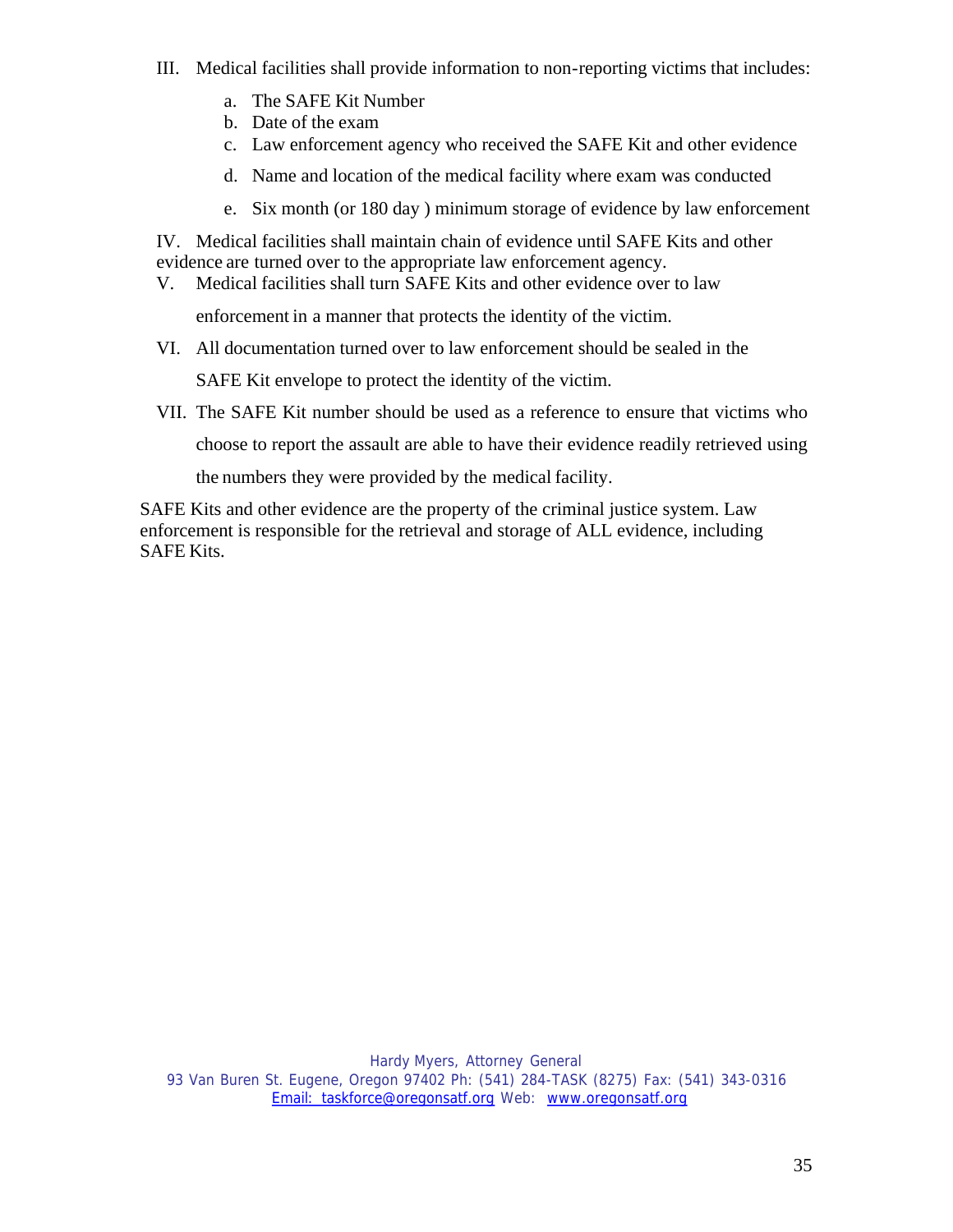## <span id="page-35-0"></span>**Florida Guidelines**

## **Guidelines for Forensic Examinations for Sexual Assault Victims Not Reporting to Law Enforcement**

#### **History:**

In 2007, the Florida legislature made several important changes to chapter 960, the victims' rights statute, to improve the treatment of victims of sexual battery. These changes were necessary in order to continue to receive federal grant funding for law enforcement programs, victim advocacy services, and enhanced prosecution through the reauthorized Violence Against Women Act (VAWA) 2005. In addition to several other provisions, VAWA 2005 required states to certify that victims of sexual battery are not required to report to law enforcement in order for victim compensation to pay for the forensic medical examination.

In order to address implementation issues, identify best practices, and support communities implementing the new statutory requirements, the Florida Council Against Sexual Violence convened a statewide workgroup comprised of prosecutors, law enforcement professionals, victim advocates, forensic examination and medical providers, and crime lab professionals.

#### **Recommendations:**

The workgroup developed these recommendations with the belief that communities ought to provide forensic exams to non-reporting victims within the same timeframe and to the same standards as those provided to victims who immediately report to law enforcement. These recommendations are also reflective of the following principles:

- All victims are entitled to voluntary, confidential services;
- All victims are entitled to advocacy; and
- All victims are entitled to complete information regarding their rights.

It is recommended that all hospitals and forensic exam facilities use the 2007 Florida Office of the Attorney General sexual assault protocols as a minimum standard for conducting the forensic exam. It is of particular importance for preserving DNA that the examiner ensures all swabs and other biological evidence are dried quickly and completely before being packaged and stored.

These recommended protocols do not displace or supersede any reporting, consent, or treatment requirements applicable to minor victims under Florida law; e.g., F.S. 39.201 (mandatory reporting of child abuse, abandonment, of neglect of a minor); F.S. 743.0645 (consent to medical treatment of minor); F.S. 394.4784 (consent to counseling for minor).

#### **Sexual Assault Response Teams (SARTs)**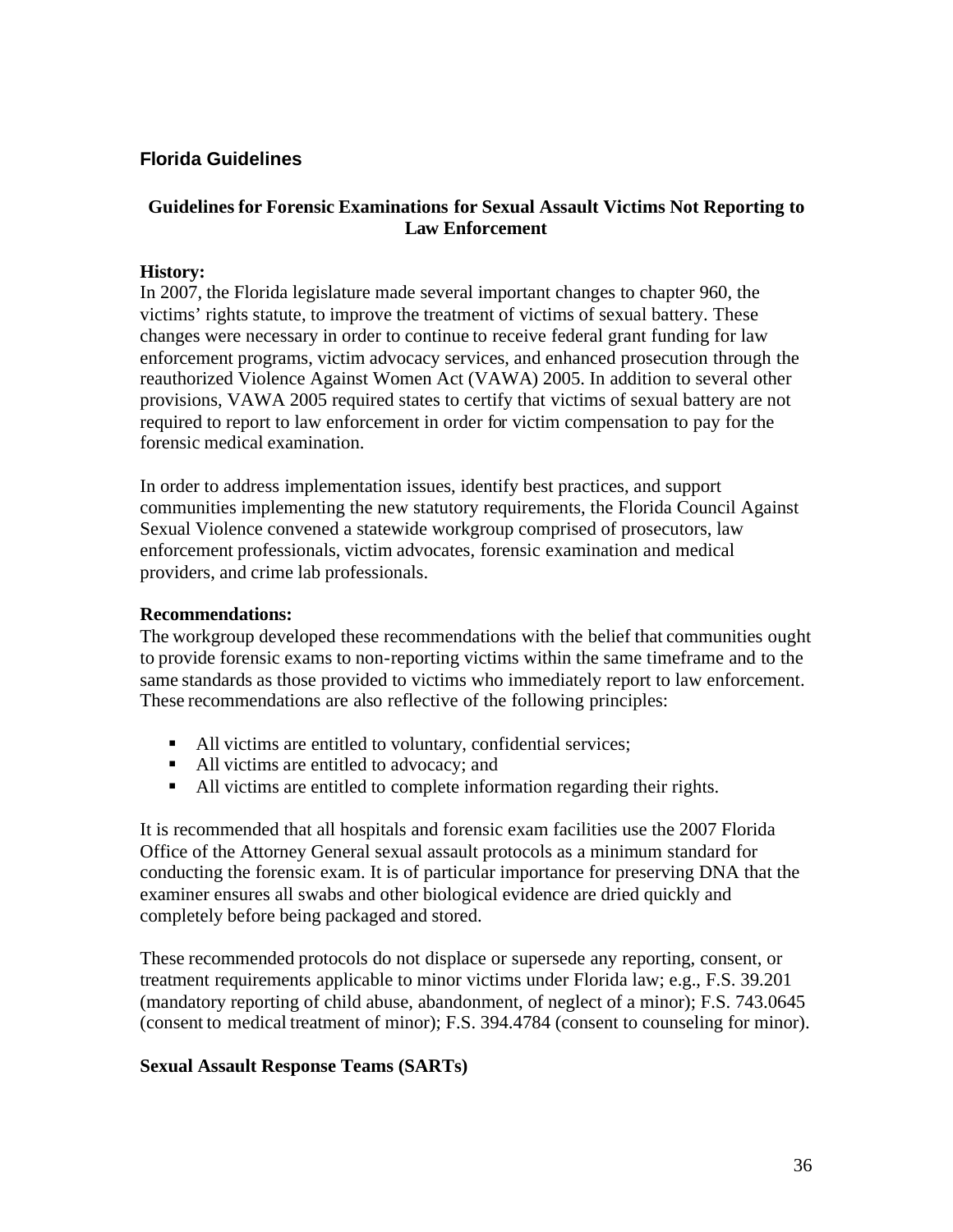It is recommended that the SART in each Florida county use these guidelines as the basis for their own local policies and procedures for providing forensic exams to sexual assault victims choosing not to immediately involve law enforcement. It will require all responders and agencies working collaboratively to carry out the exams and preserve the evidence in the most effective and victim-centered way.

If the county does not already have a SART, implementing policies and procedures to provide forensic exams for all victims whether or not they immediately report to law enforcement is an important reason to establish a SART. A SART is a multidisciplinary group made up, at a minimum, of representatives from local law enforcement agencies, the state attorney's office, the local certified rape crisis center, FDLE or the local crime lab, local colleges and universities and the medical facilities performing the forensic exams. Establishing a SART can help improve relationships and coordinate the community's response to all sexual assault victims.

There is no one way to organize a SART. Every team will have a different way of starting up and working together depending on the participating agencies and individual members and the available community resources. A team may start out informally to address one specific issue, such as providing forensic exams for non-reporting victims, and decide to formalize itself later with interagency agreements and system wide written protocols.

A first step in creating a SART is identifying one or more influential leaders to bring everyone together. The state attorney, sheriff, police chief, a judge, or another local elected official working collaboratively with the certified rape crisis program director is often an effective SART development partnership.

The goal of the initial meeting may be to discuss how the changes to Florida law regarding collecting forensic exams for non-reporting victims affect every agency. How can everyone work in collaboration to make this happen? Who will store the evidence? How will victim confidentiality be maintained until or unless she or he decides to file a police report? Who will track the kits and match them with victims? The meeting attendees can use the Guidelines to implement the changes and assign roles. Follow up meetings will help agencies determine how the new procedures are working and what needs more fine tuning.

Through the process of determining responsibilities and carrying out the Guidelines, the individuals will gain valuable experience working together in a team format to accomplish a goal. Members may find they better understand each agency's role and have built stronger professional relationships with one another. At this point the individual agencies may decide to formalize their team as a SART to address other concerns that have come to light as a result of this process and to generally improve the community response to victims of sexual assault.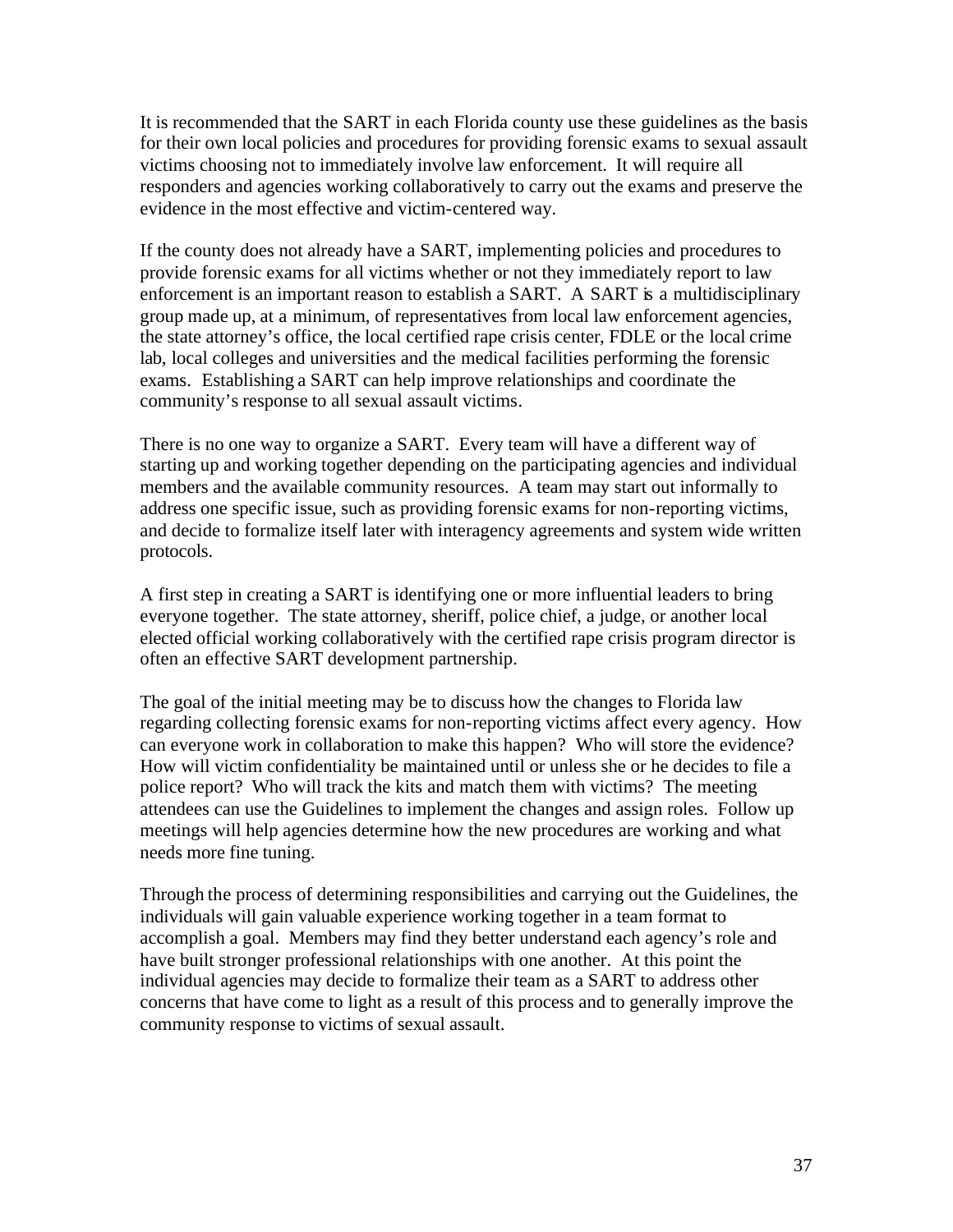The team could invite someone to who participates in an established SART in another part of the state to a meeting to talk about how their SART functions, and the benefits and challenges of serving on a SART.

A next step is to set goals for the SART. Solidifying goals will help keep the group going when things get more complex later on, bringing the focus back to what the team hoped to accomplish when it started. Another useful task is requesting that each agency bring current data on the number and types of sexual assault cases they see at their agencies. This will help the group determine baseline measures and track outcomes. Some SARTs decide the best way to carry out their duties consistently is to write a multidisciplinary sexual assault response protocol outlining how responders will interact with both reporting and non-reporting survivors, as well as with other members of the team.

Many teams find it valuable to ask each agency to sign an interagency agreement committing to participate regularly in SART meetings and to work towards accomplishing the team's goals. Each agency would pledge to send a representative with decision making authority to each meeting and to send the same person, for continuity purposes, as much as practicable. If the team decides to write a protocol, the interagency agreement would include that each agency will train all new and existing personnel on the new protocol and standards. SARTs then review the protocols yearly and make changes as necessary.

There are many successful SART development models for communities to use when creating multidisciplinary response teams to promote consistent, victim-centered responses and improve public safety. For technical assistance on establishing or enhancing a county's SART or for a SART Toolkit, contact the Florida Council Against Sexual Violence at 888-965-7273.

## **Guidelines**

## I. Definitions

- a. Forensic exam facility: an independent or free standing facility or program that performs forensic exams and is not operated by a hospital emergency room or emergency department
- b. Hospital: any licensed facility which provides emergency room services
- c. Secure storage area: a locked location with limited and recorded access
- d. Sexual assault forensic evidence (SAFE) kit: kit for collecting evidence from victim's body
- e. Toxicology kit: kit for collecting forensic samples of blood and urine
- f. Victim: a person seeking a forensic exam

## II. Engaging Certified Rape Crisis Program Victim Advocate

A. When a sexual assault victim arrives at a hospital or forensic exam facility requesting a forensic exam, the hospital or forensic exam facility shall immediately call the certified rape crisis program and other appropriate victim services.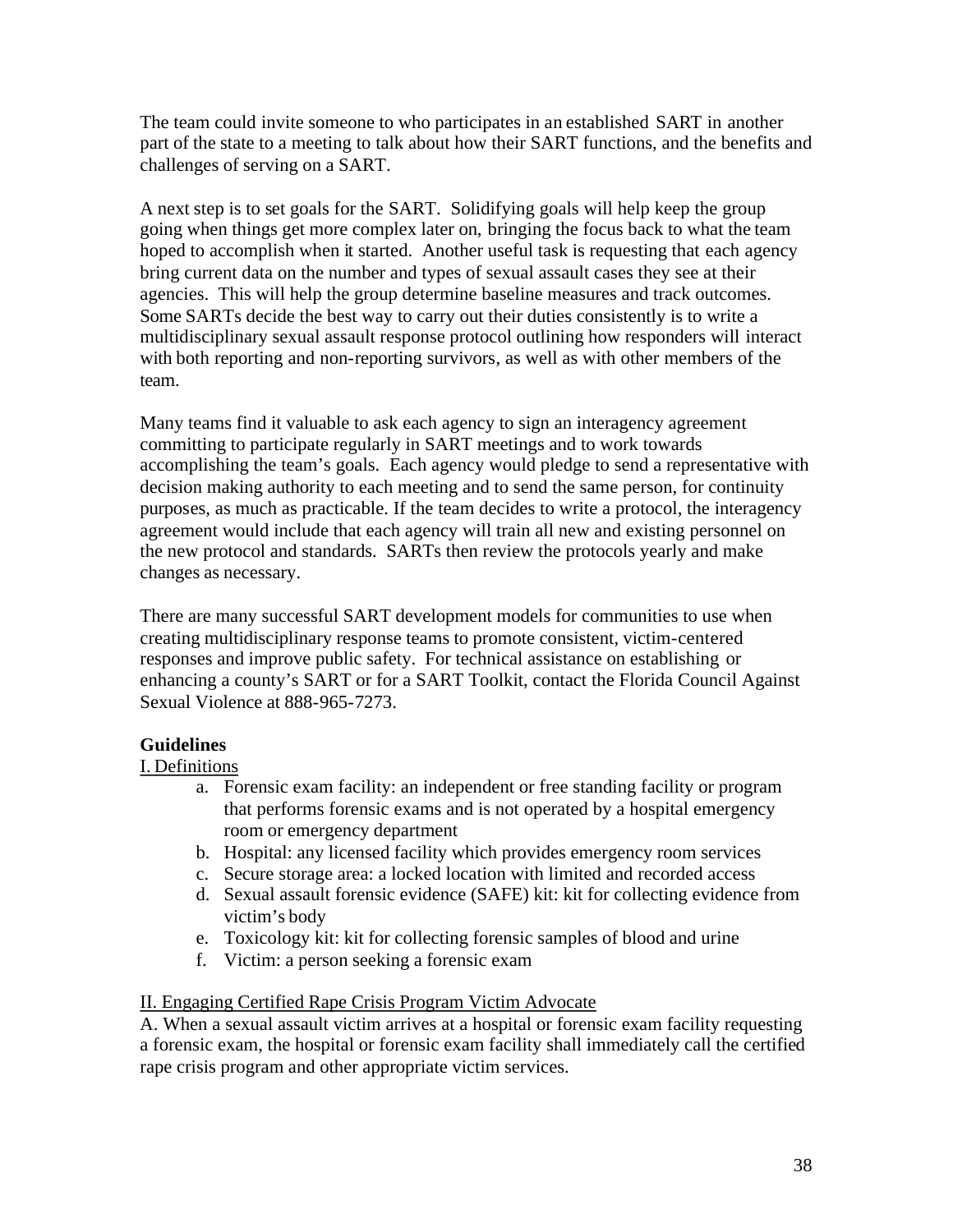III. Tracking SAFE Kits and Toxicology Kits

A. If the victim chooses not to report the assault to law enforcement at the time of the exam:

- i. the hospital or forensic exam facility shall collect the SAFE kit and any toxicology kit and maintain records in a manner that protects the identity of the victim.
- ii. the hospital or forensic exam facility shall label the SAFE kit and any toxicology kit with the patient/medical record number.
- iii. the name of the victim shall not be recorded on the outside packaging of the SAFE kit or any toxicology kit.
- iv. the responding victim advocate shall record the patient's name and track the patient/medical record number.
- v. if the victim later chooses to file a report with law enforcement, the victim must sign a release authorizing the certified rape crisis program or hospital or forensic exam facility to make the patient/medical record number available to law enforcement to retrieve the kits and evidence from storage. The certified rape crisis program or hospital or forensic exam facility shall not release the patient/medical record number without the victim's consent.

B. The hospital or forensic exam facility shall provide information to the victim that includes:

- i. patient/medical record number
- ii. date of the exam
- iii. name of the law enforcement agency or forensic exam facility holding the SAFE kit, toxicology kit and any other evidence
- iv. name and contact information of the hospital or forensic exam facility where exam was conducted
- v. name and contact information of the local certified rape crisis program and other appropriate victim services
- vi. length of time evidence will be stored in the absence of a law enforcement report after which time the evidence may be destroyed
- vii. information regarding how the victim should proceed if she or he decides to report the offense

IV. Storage and Transportation of Sexual Assault Forensic Evidence (SAFE) Kits and Other Evidence

A. The law enforcement agency or forensic exam facility storing the evidence shall:

- i. store SAFE kits and toxicology kits in a refrigerator in a secure storage area
- ii. store clothing in sealed evidence bags in a secured storage area at room temperature
- iii. as a minimum standard store evidence for 90 days; as a best practice store evidence for 15 months or longer

B. Guidelines for maintaining chain of custody and long-term storage of evidence at a law enforcement agency: